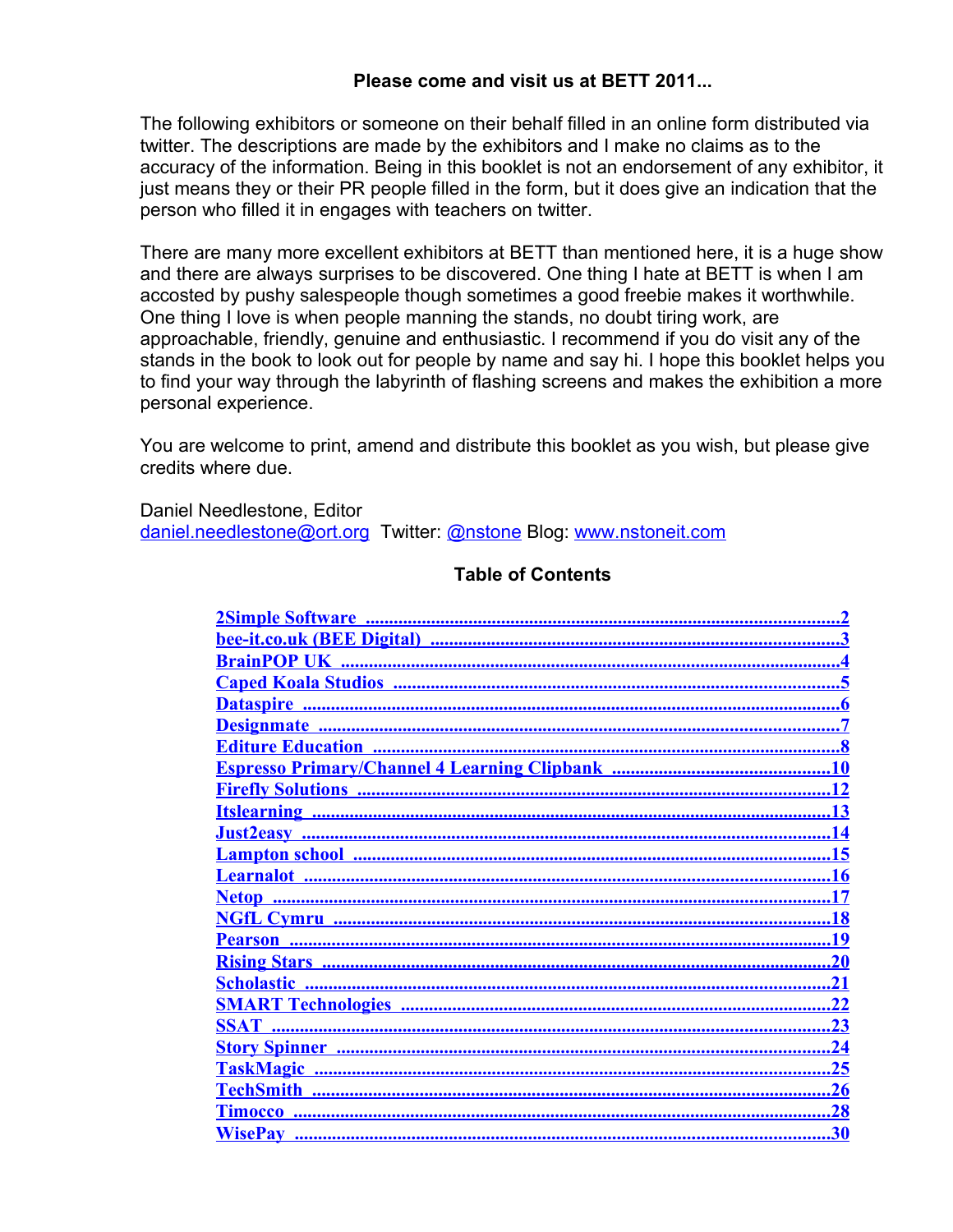<span id="page-1-0"></span>

**How will we find you?** We are at the Grand Hall. You won't miss us!

**Why should we come and visit you?** A little about 2Simple Software… For over 10 years, the 2Simple team have been dedicated to developing software programs for primary school children. The main focus has always been to support teaching and learning whilst inspiring creativity across the curriculum. There are now over 35 programs in the 2Simple range from literacy and numeracy, art and assessment, game design, languages and so much more. All programs aim to be simple enough for anyone to use but powerful enough to meet the needs of all learners. For more information about each individual program, visit www.2simple.com. 2Simple have also recently launched www.purplemash.com the new creative online space for primary schools. Purple Mash provides children with a host of activities, tools, programs and games to enable them to continue their creative learning anywhere and at anytime.

**What kind of stuff will you be showing off?** Educational software

**What are the names of some people on your stand we could say hi to?** Nigel, Mikee

**Is there a particular time or event you would recommend coming for?** We have presentations all day. So anytime is convienient to watch the presentation. We have reception drinks on Thursday at 5 pm.

**Will you have and nice freebies?** A smile and the pleasure of seeing wonderful software.

**Who can I contact if I would like to make an appointment?** mikee@2simple.com

**The people on the stand will…** aggressively try and sell me something?, show me some cool stuff, chat and be friendly, entertain me with educational anecdotes, subtly try and sell me something

# **Anything else?**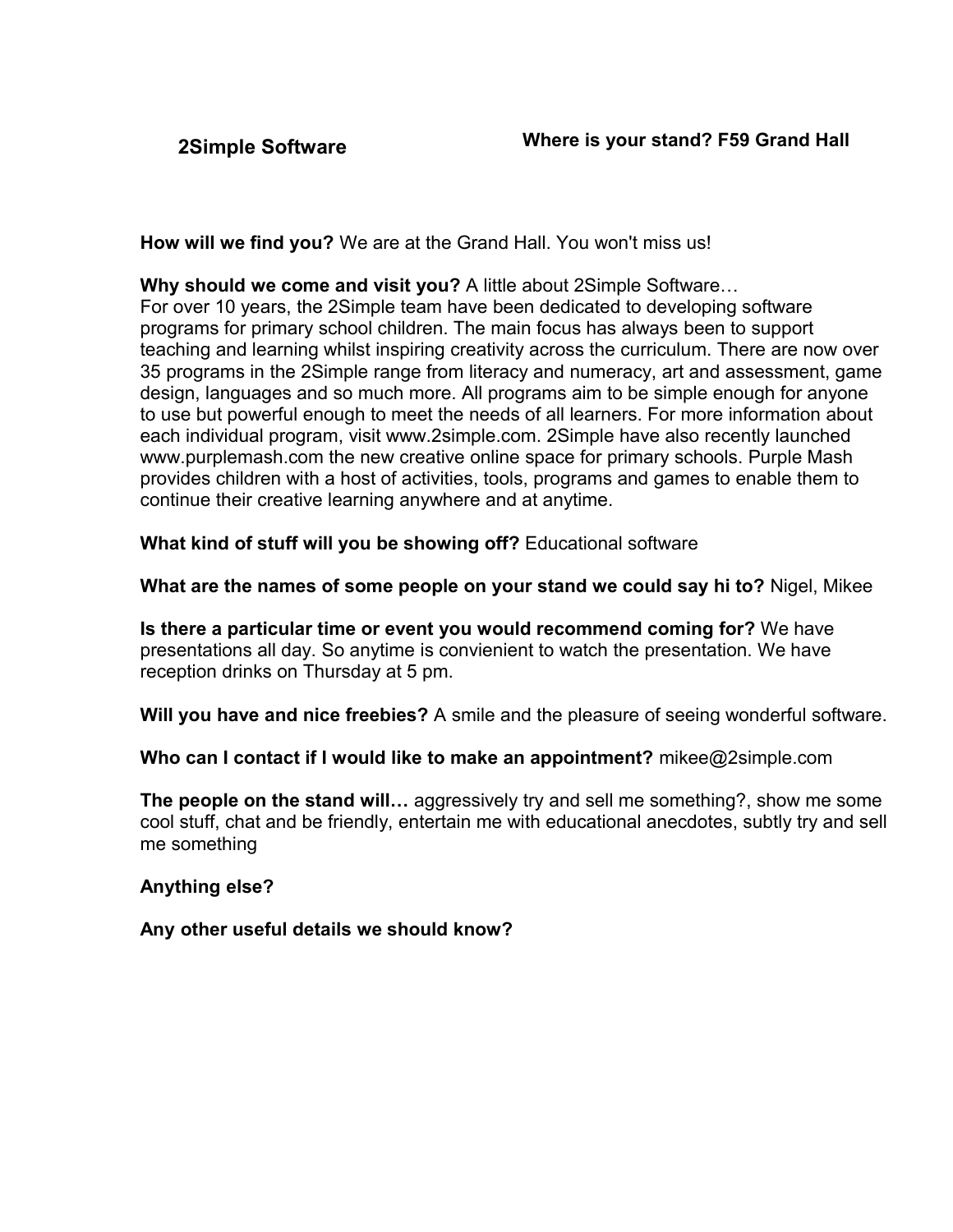<span id="page-2-0"></span>**bee-it.co.uk (BEE Digital) Where is your stand? P39**

**How will we find you?** Upstairs, Grand Gallery - look for the bees!

**Why should we come and visit you?** bee-it.co.uk is the ultimate FREE online network for education professionals to discuss the use of ICT in education. Aimed at sharing knowledge and improving communication, bee-it features the latest news, a directory of IT suppliers and a 'free-bee' forum, enabling you to find and share free classroom resources. At BETT 2011, bee-it will launch a new Guidance and Research section which will feature how-to guides from education professionals, alongside Becta research documentation. There will also be an exciting prize draw offering you the chance to win lots of great goodies for your school!

**What kind of stuff will you be showing off?** Explore the website and have a chat with the friendly bee-it team!

**What are the names of some people on your stand we could say hi to?** Come and say hi to busy-bees Bryan and Sam!

**Is there a particular time or event you would recommend coming for?**

**Will you have and nice freebies?** There will be lots of exciting prizes you can win for your school as well as the infamous fuzzy bees to take away from the stand!

**Who can I contact if I would like to make an appointment?** info@bee-it.co.uk

**The people on the stand will…** show me some cool stuff, chat and be friendly

# **Anything else?**

**Any other useful details we should know?** bee-it.co.uk is a completely FREE service to education professionals so we're not at BETT to sell you anything, just to raise awareness. Why not take a break from the show and come and see what the buzz is about at stand P39?

We look forward to meeting you!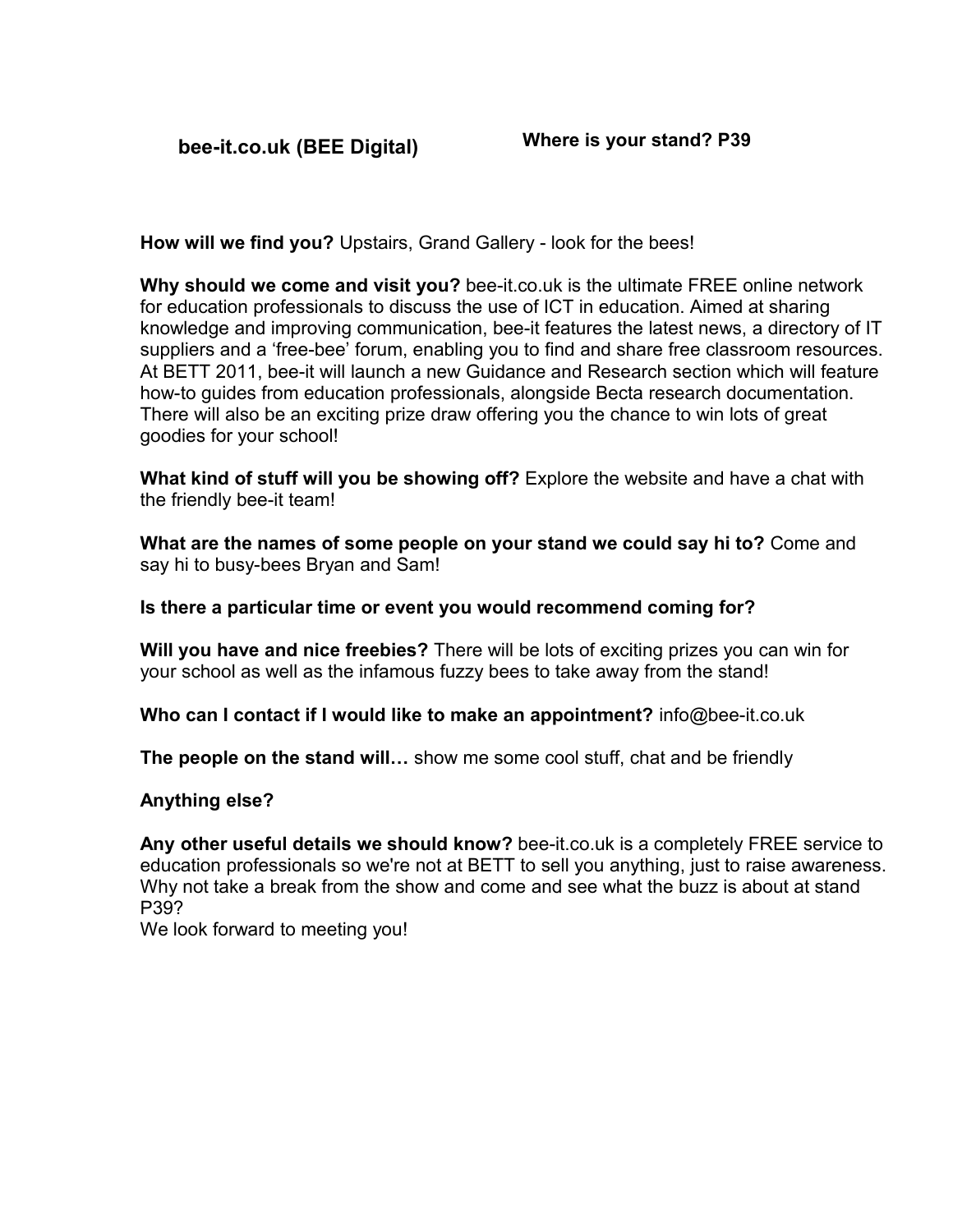<span id="page-3-0"></span>

**How will we find you?** Grand hall ground floor, next to staircase

**Why should we come and visit you?** Because BrainPOP is one of the most exciting, relevent and progressive educational suppliers in the world. We offer online resources that speak directly to the child - engaging, smart & pedagogically proven. We offer local versions of the BrainPOP websites in American English, British English, French, Mandarin and Spanish. We've also recently released the award winning BrainPOP ESL platform, for those with English as a second language. We're also growing into the mobile space, with our US Featured Movie app being downloaded over 400,000 times.

**What kind of stuff will you be showing off?** The different versions of BrainPOP, BrainPOP ESL, Promethean integration

**What are the names of some people on your stand we could say hi to?** Chris, Eylan

**Is there a particular time or event you would recommend coming for?** We always invite real classroom teachers who love BrainPOP to our stand - come and say hi to the likes of Tom Sale, Dawn Halleybone, Ian Addison and James Maloney. We're also involved the TeachMeet Takeovers as 2pm each day.

**Will you have and nice freebies?** Always. BrainPOP has the best freebies, ever.

**Who can I contact if I would like to make an appointment?** @brainpop\_uk

**The people on the stand will…** show me some cool stuff, chat and be friendly

**Anything else?** We guarantee you will enjoy coming to the BrainPOP stand and that the product and welcome you get will be second to none. Plus you can get a polaroid photo taken with the real life Moby, our robot. We hope you can stop by.

**Any other useful details we should know?** Our main product is aimed at 7-14 year olds and is cross phase and corss curricular. We don't sell hardware.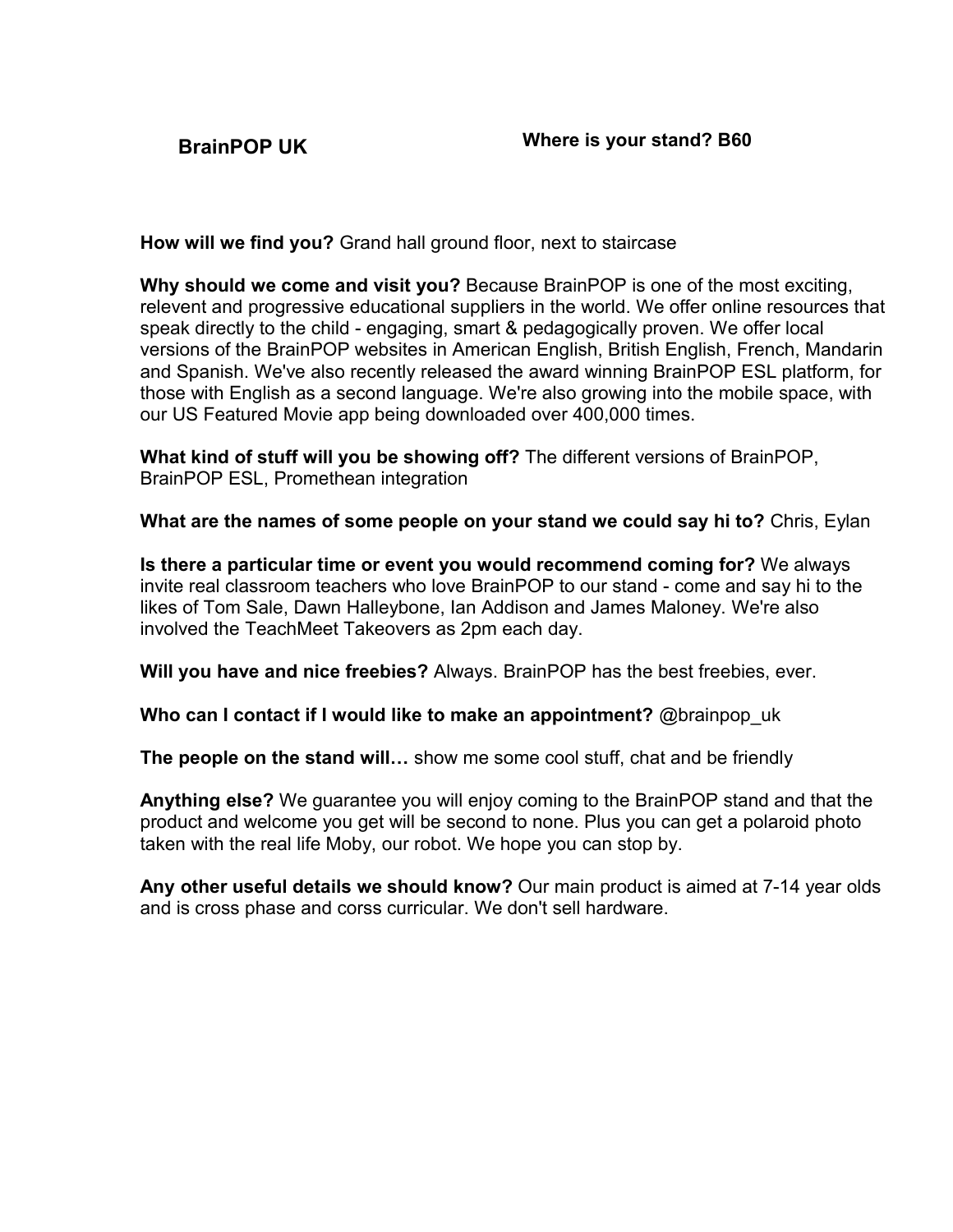<span id="page-4-0"></span>

**How will we find you?** In the Software Zone

**Why should we come and visit you?** We are launching our brand new online 3D virtual world for children in the primary school age range and welcome you to be the first to see it, play it and fall in love with it.

Pora Ora is free, it's fun and best of all it is educational. It is a social world designed primarily for at-home play but which rewards children for partaking in educational minigames and quests. By mapping games and quests to the curriculum, we are able to generate detailed reports for parents and teachers and, with a huge range of free online content, Pora Ora can be used as a simple resource for guided classroom activities.

**What kind of stuff will you be showing off?** We will be giving live demos of Pora Ora, our brand new online 3D virtual world for children in the primary school age range.

**What are the names of some people on your stand we could say hi to?** Conor, Mohammed, James and Neil

**Is there a particular time or event you would recommend coming for?**

**Will you have and nice freebies?**

**Who can I contact if I would like to make an appointment?**

**The people on the stand will…** show me some cool stuff, chat and be friendly

**Anything else?**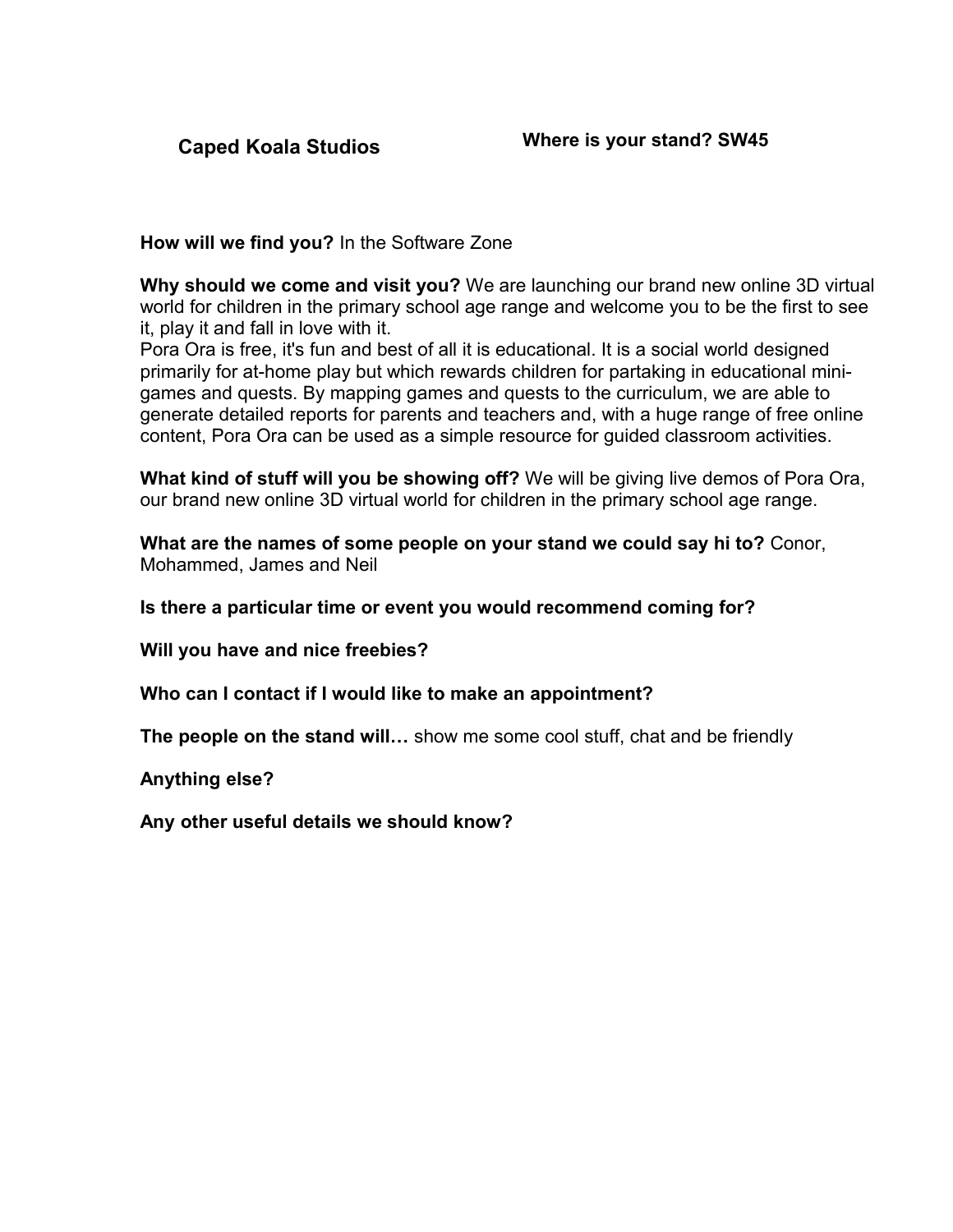<span id="page-5-0"></span>

# **How will we find you?**

**Why should we come and visit you?** Dataspire will be demonstrating its Thin Client and Dashboard solutions for ICT networks which reduce the total cost of ownership and management overheads by revitalising current systems and providing personalised information to users. The Citrix Thin Client solution provides centralised control of all network application software and processing power so that older hardware can continue to be used as workstations. Dashboard is an easy-to-use online planning and communication tool which provides individual users with a personalised landing page which links to information held on web-based and school-based systems and databases such as Outlook, SIMs or CMIS. Using a series of simple icons and clear text boxes, users can also access school calendars, school notices and personal timetables and staff can plan lessons.

**What kind of stuff will you be showing off?** ICT infrastructure solutions

**What are the names of some people on your stand we could say hi to?** Adam Norton-Howells, Gavin Boyle

**Is there a particular time or event you would recommend coming for?**

**Will you have and nice freebies?**

**Who can I contact if I would like to make an appointment?** Adam.Norton@dataspire.co.uk

**The people on the stand will…** show me some cool stuff, chat and be friendly

**Anything else?**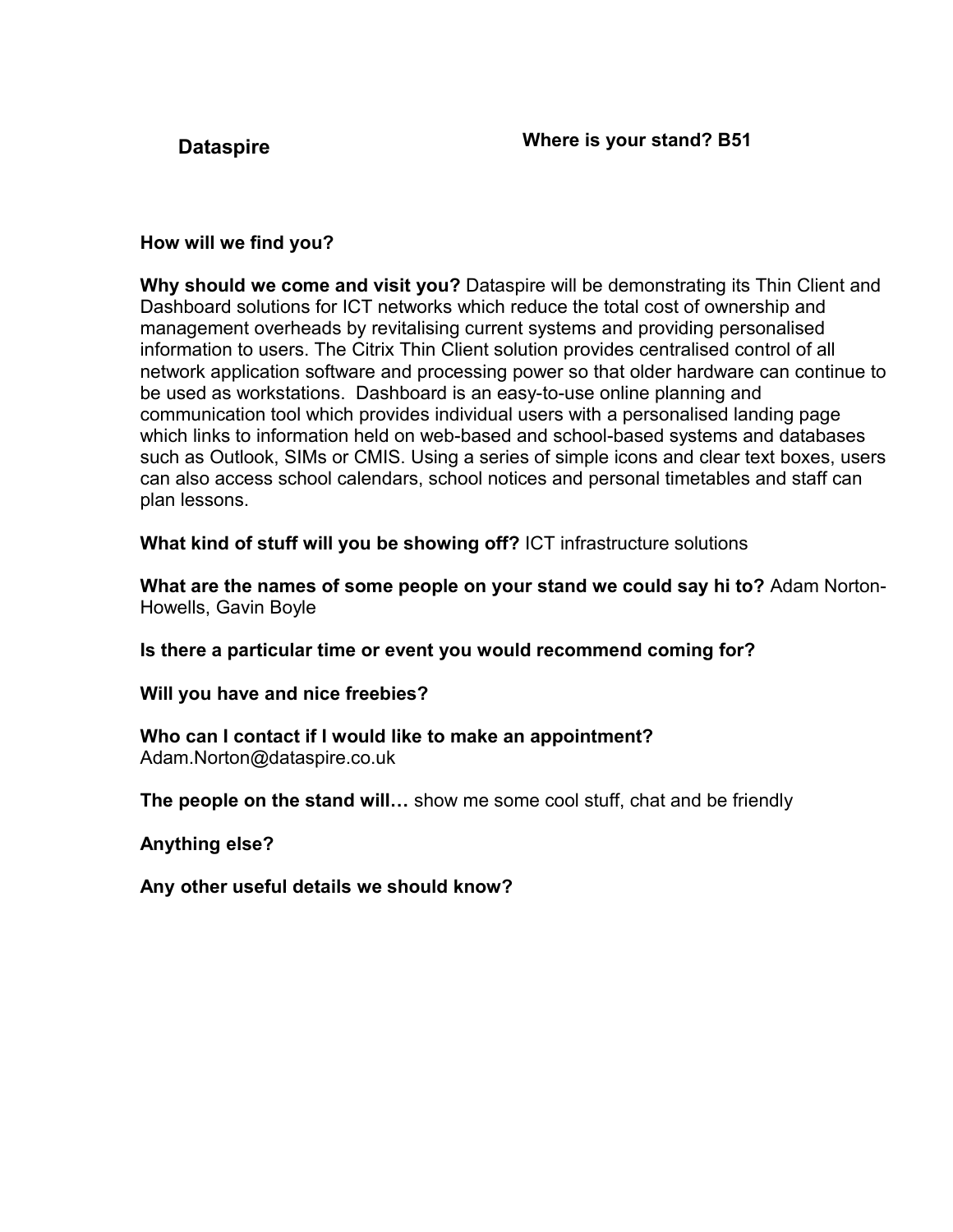<span id="page-6-0"></span>

# **How will we find you?**

**Why should we come and visit you?** Designmate (DM) has been in operation for almost 22 years as an eLearning Company developing creative eContent for K12 education. We pioneer in animations and use of graphics to simplify concepts of science, maths, biology, physics and chemistry. The eContent created is a unique combination of videos, simulations, images, texts, and quizzes known as "Eureka" the universal expression of discovery. The universal curriculum based library can be mapped to any syllabus and takes care of wide range of education stakeholders like schools, science centers and ministries of education.

# **What kind of stuff will you be showing off?**

**What are the names of some people on your stand we could say hi to?**

**Is there a particular time or event you would recommend coming for?**

**Will you have and nice freebies?**

**Who can I contact if I would like to make an appointment?**

**The people on the stand will…**

**Anything else?**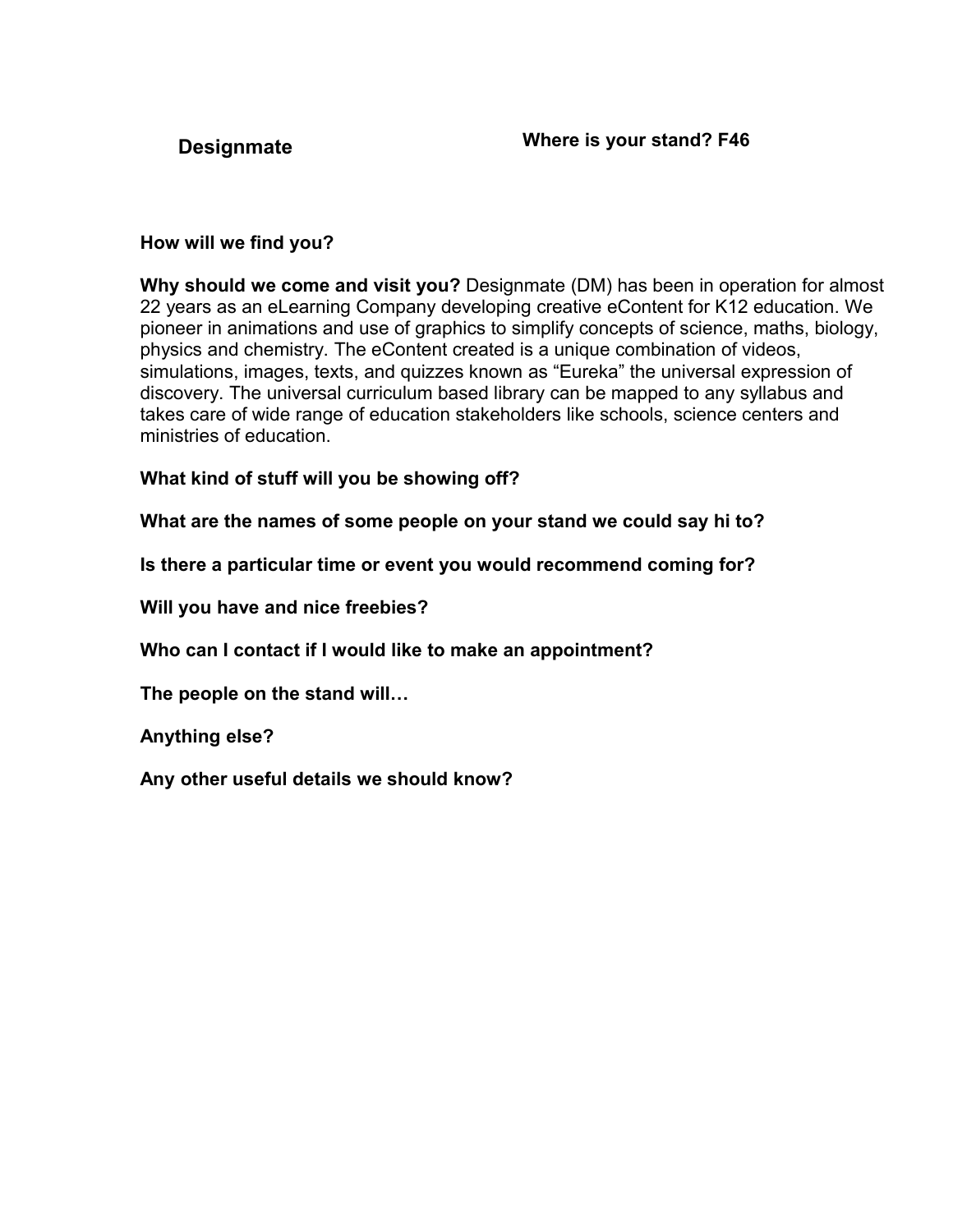<span id="page-7-0"></span>**Editure Education**

**How will we find you?** We will be in the West Hall Ground, a few stands left of the SEN Theatre. We are next to Smart Education Services.

**Why should we come and visit you?** We are committed to making sure online learning is accessible and valuable to entire school communities, which we have achieved by developing excellent learning platforms – DB Primary and MyPLS. Through our winning combination of technology, innovation, professional curriculum and education experience we have produced powerful integration solutions and deliver professional education services across the globe.

Of course, seeing is believing, so come along to our stand and see for yourself just how user-friendly, fun and engaging our products are!

**What kind of stuff will you be showing off?** Our two virtual learning environments: MyPLS and DB Primary! MyPLS (my Personal Learning Space) provides a selection of web-based tools which are easy to use and cover your school's ICT requirements. Fast to implement, intuitive, fully customisable and easy to integrate, myPLS benefits every member of your school community. DB Primary, the learning platform designed for primary schools, enables children of Reception age and up to become part of today's e-learning culture. Born out of collaboration between industry specialists, teachers and educational advisors, DB Primary allows school pupils to communicate, collaborate and learn in a secure virtual environment.

**What are the names of some people on your stand we could say hi to?** Rod McLaren (MD - Editure UK) David Brett – (Sales Manager - Editure UK) Faye Kidd – (Product Manager - Editure UK) Stuart Mitchell (Commercial Manager - Editure) Gavin Hearn (Service Delivery Manager - Editure) Geoff Vohden (President & CEO – Editure Professional Development)

**Is there a particular time or event you would recommend coming for?** Any time is a good time! Editure Education is exhibiting all week and we will regularly be completing demos of the two learning platforms - if you miss one you can always catch the next! Also, dedicated team members will be at the stand at all times to provide you with any information you require.

**Will you have and nice freebies?** Well, if you are the lucky winner of our prize draw you will receive a very nice learning platform for free!

**Who can I contact if I would like to make an appointment?** Who can I contact if I want to be organised and make an appointment? info@dbprimary.co.uk or info@dbprimary.com – one of us will pick up the email and the right person will get in touch as soon as possible!

**The people on the stand will…** show me some cool stuff, chat and be friendly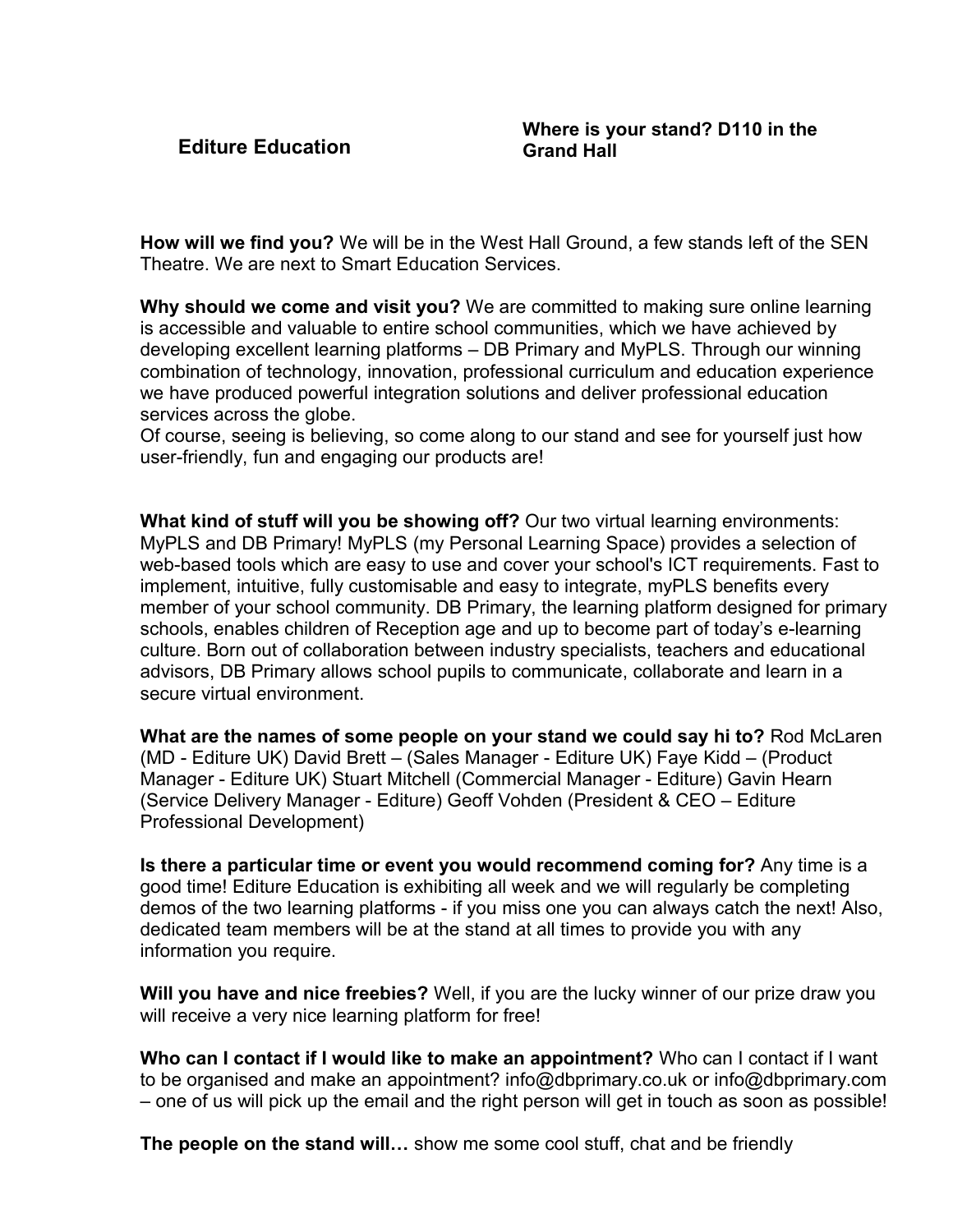**Anything else?** If you are still unsure about paying us a visit, perhaps these people can persuade you:

"We are so pleased with the impact DB Primary has had in our school. The children are constantly it. Even the most ICT reluctant staff are keen to have a go'

(Phil Sunter, Ley Top Primary School, Bradford)

"Parents were stunned at the use of ICT at such an early age, and couldn't imagine what the children would be doing in 10 years' time"

(Dughall McCormick, e-learning consultant for Kirklees LA and former teacher) "The support has been brilliant. We have had support from the beginning to get it set up and running quickly and the support team at DB Primary are always available to answer queries by email and phone"

(Jonathan Fyne, Kew Woods Primary School, Southport)

#### **Any other useful details we should know?** Our software is easily installed;

administration and setup is simple and quick and only 1 hour's training is required. Our virtual learning environments are suitable for use in schools for learning, teaching, communication and collaboration in a safe, controlled online environment. This enables pupils as young as 3 years of age to become a part of today's e-learning culture. Aside from providing excellent products, our customer service is second to none. We pride ourselves on the support and advice we provide and would love for you to come and meet the team!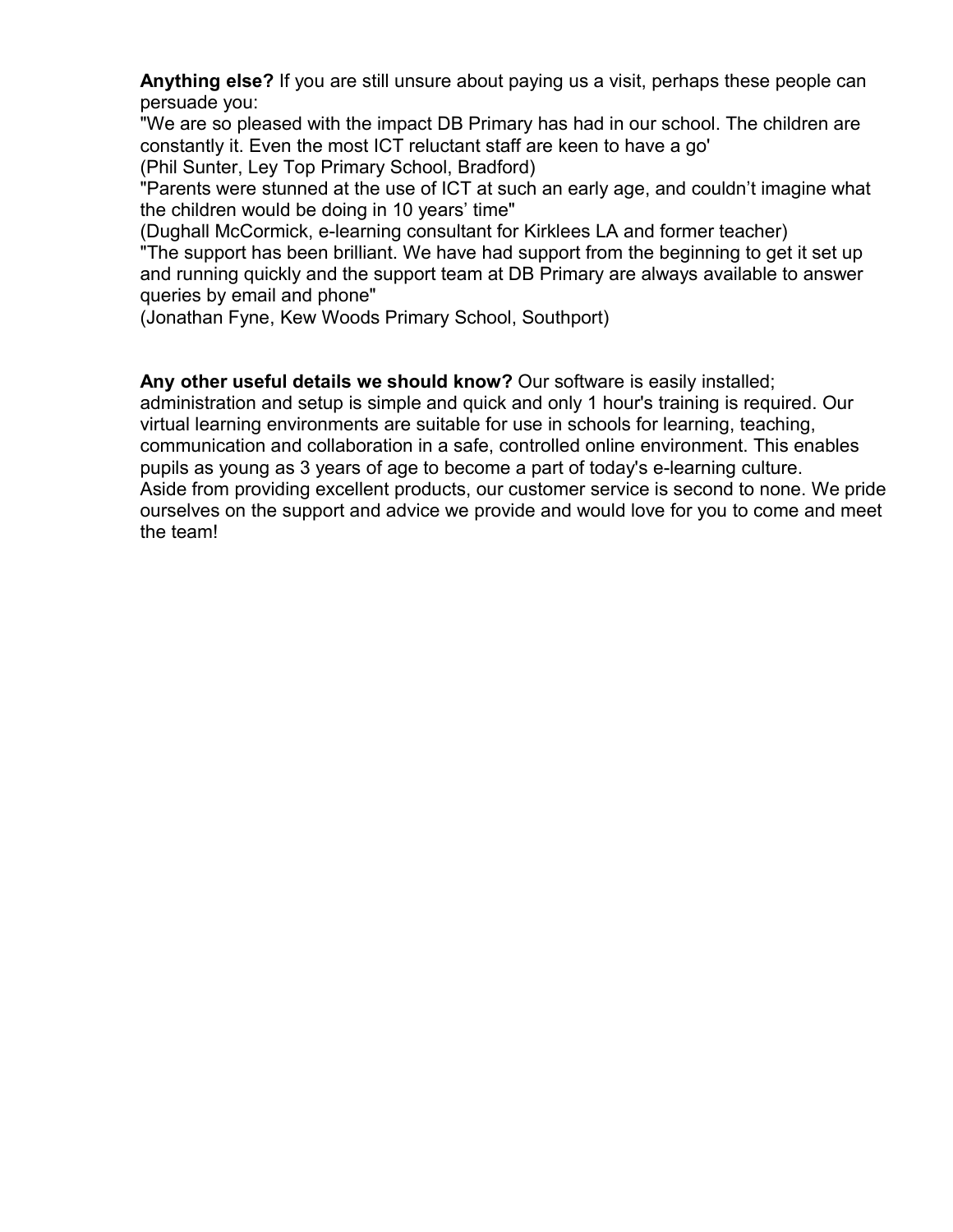<span id="page-9-0"></span>**How will we find you?** Near the front main entrance, our stand has a road theme!

#### **Why should we come and visit you?** ESPRESSO PRIMARY

On stand C30, Espresso Education is showcasing its award-winning primary service, Espresso Primary. Containing content equivalent to well over 100 CD ROMs, Espresso Primary is a complete learning service where teachers can find video resources as well as support, lesson plans and activities, confident that everything is appropriate and vetted. Espresso is constantly updated and expanded.

Espresso's ability to evolve and update weekly makes it uniquely placed to respond quickly to the educational agenda such as supporting the ongoing rollout and integration of Learning Platforms into schools across the country. Its 'embed' code feature enables Espresso users to play and display video clips within most learning platforms.

Last year, Espresso won the very first BETT Award for ICT Service and Support and over 60 per cent of UK primary schools use Espresso.

#### CHANNEL 4 LEARNING - CLIPBANK

On stand C30, Channel 4 Learning is demonstrating Clipbank, its expansive learning service for secondary schools where 'there's learning beyond every clip'.

Clipbank can be used across multiple curriculum areas and supports the new secondary curriculum. Now, more than two years on from its rebirth as a browser-based service, Clipbank goes way beyond being 'just' a provider of relevant clips – it provides teachers info and curriculum links with every clip, lesson plans, worksheet templates and support for continued professional development through a partnership with Teachers TV. Now with 16 subject areas, including ICT, Art & Design and RE, visit stand C30 to see why over 10 per cent of UK schools are already using Clipbank successfully.

Clipbank's ability to evolve and update weekly makes it uniquely placed to respond quickly to the educational agenda, such as supporting the ongoing rollout and integration of Learning Platforms into schools across the country. Its 'embed' code feature enables Clipbank users to play and display video clips within most learning platforms.

Clipbank's new 'News Blast' is an educational first - it is a daily 60 second news bulletin which brings children up to date with current affairs. Think of Newsround, but specifically for the classroom.

**What kind of stuff will you be showing off?** content for learning, videos, news bites, activities and more!

**What are the names of some people on your stand we could say hi to?** Heidi Delaloye, Lewis Bronze (ex Blue Peter editor)

**Is there a particular time or event you would recommend coming for?** anytime!!

**Will you have and nice freebies?** yes - espresso flavoured chocolate and potentially limited edition mugs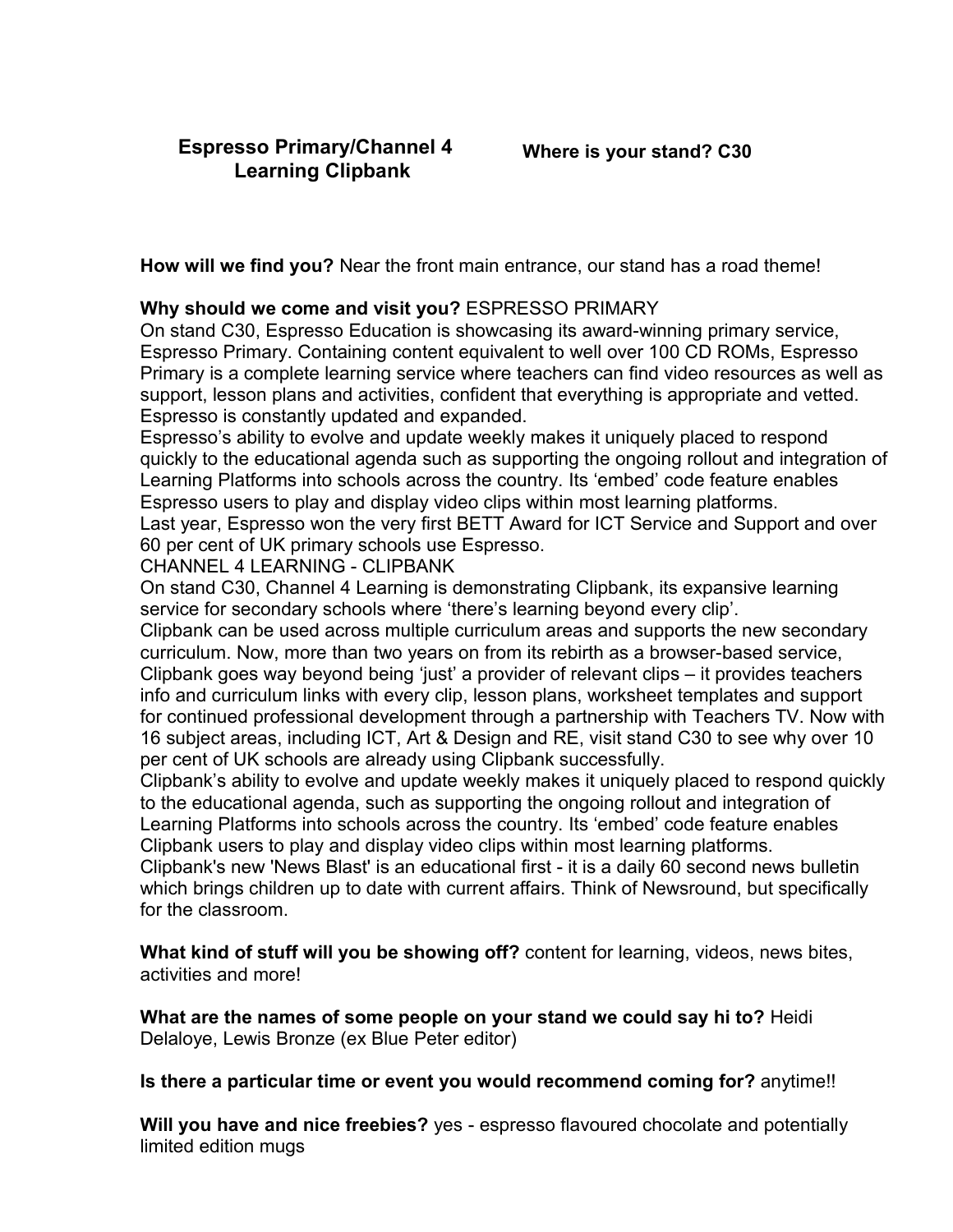# **Who can I contact if I would like to make an appointment?**

carly.wonnacott@mangomarketing.com

**The people on the stand will…** show me some cool stuff, chat and be friendly

**Anything else?** We have won 6 BETT Awards for a reason!! :)

**Any other useful details we should know?** Espresso is for primary, Clipbank is for secondary.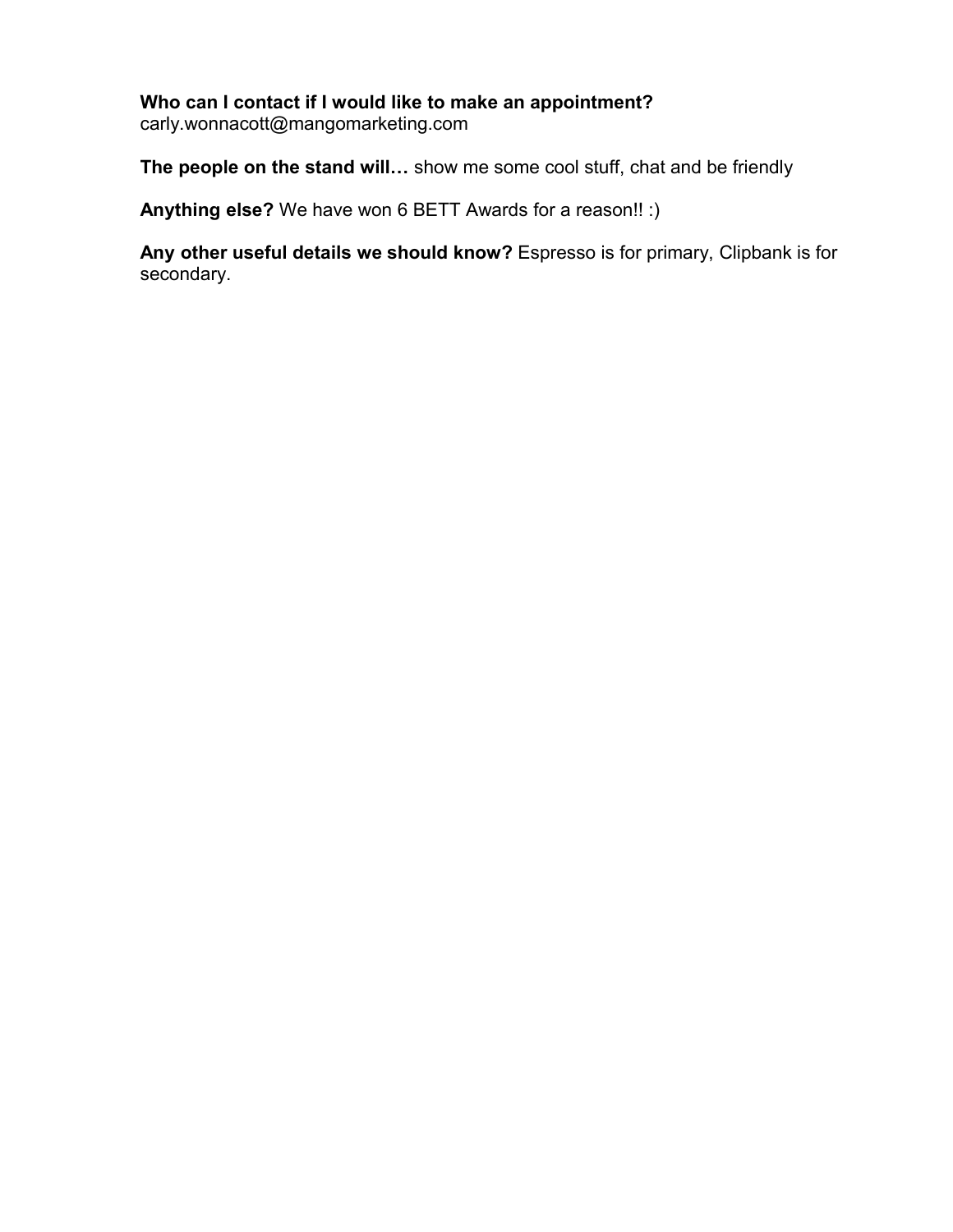<span id="page-11-0"></span>**How will we find you?** by the cafe that sits between the national gallery and main hall, upstairs

**Why should we come and visit you?** You can test drive our unique 3-in-1 learning platform, intranet and website solution for yourself. You can also enter our draw to win a Kindle. We like to keep things simple... that's it!

**What kind of stuff will you be showing off?** The Firefly learning platform, intranet and website

**What are the names of some people on your stand we could say hi to?** Joe and **Simon** 

**Is there a particular time or event you would recommend coming for?**

**Will you have and nice freebies?** YES - visit us to enter our prize draw to win a Kindle

**Who can I contact if I would like to make an appointment?** hi@fireflysolutions.co.uk

**The people on the stand will…** show me some cool stuff, chat and be friendly, entertain me with educational anecdotes, subtly try and sell me something

# **Anything else?**

**Any other useful details we should know?** We love the web... our software is completely web based and works in almost any web browser. Our mission is to help teachers, students and parents share, connect and learn using the web.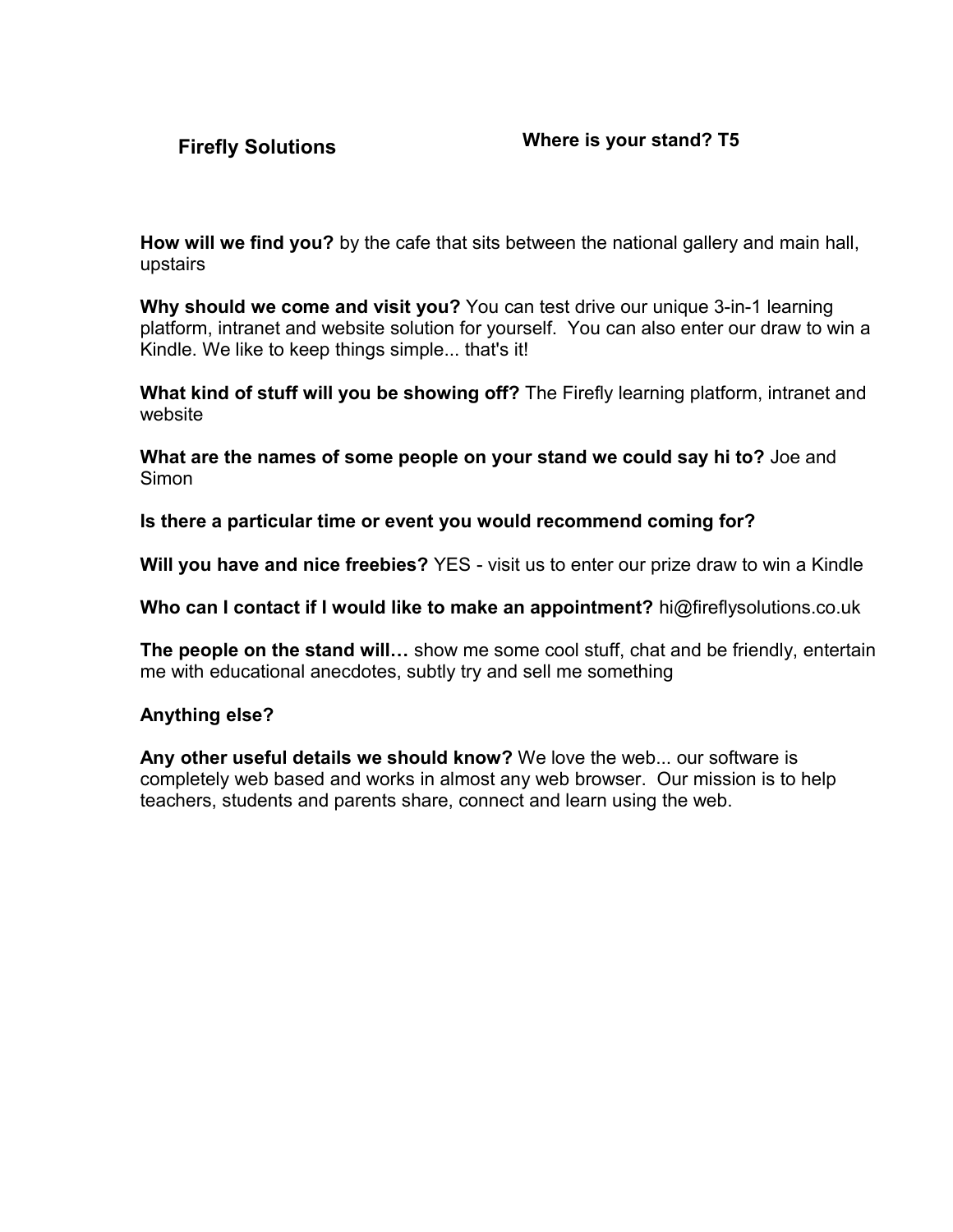<span id="page-12-0"></span>

**How will we find you?** We're in the main hall near the open area cafe

**Why should we come and visit you?** We are a learning platform provider that, ( suprisingly enough) has been designed with pedagogy and international school process and focus in mind. Plan, teach, engage, assess, report and communicate on a higher level with every student. We also have a brand new keystage 1 look we will be launching. Itslearning is used and needed by 1.8 million users worldwide & suits k12 perfectly.

**What kind of stuff will you be showing off?** Learning environments, teachers presenting all day every day

**What are the names of some people on your stand we could say hi to?** Alastair come and get on my bett video diary!

**Is there a particular time or event you would recommend coming for?** Nope- we're here all week (try the veal!)

**Will you have and nice freebies?** We really are giving an iPad away at bett to a lucky winner all u have to do is say hi

**Who can I contact if I would like to make an appointment?** Alastair@Itslearning.com or twitter is Itslearning

**The people on the stand will…** show me some cool stuff, chat and be friendly, entertain me with educational anecdotes

**Anything else?** Last year people at bett stopped looking for a new VLE, once they had seen us

**Any other useful details we should know?** Itslearning is suitable cross curricular- even pe!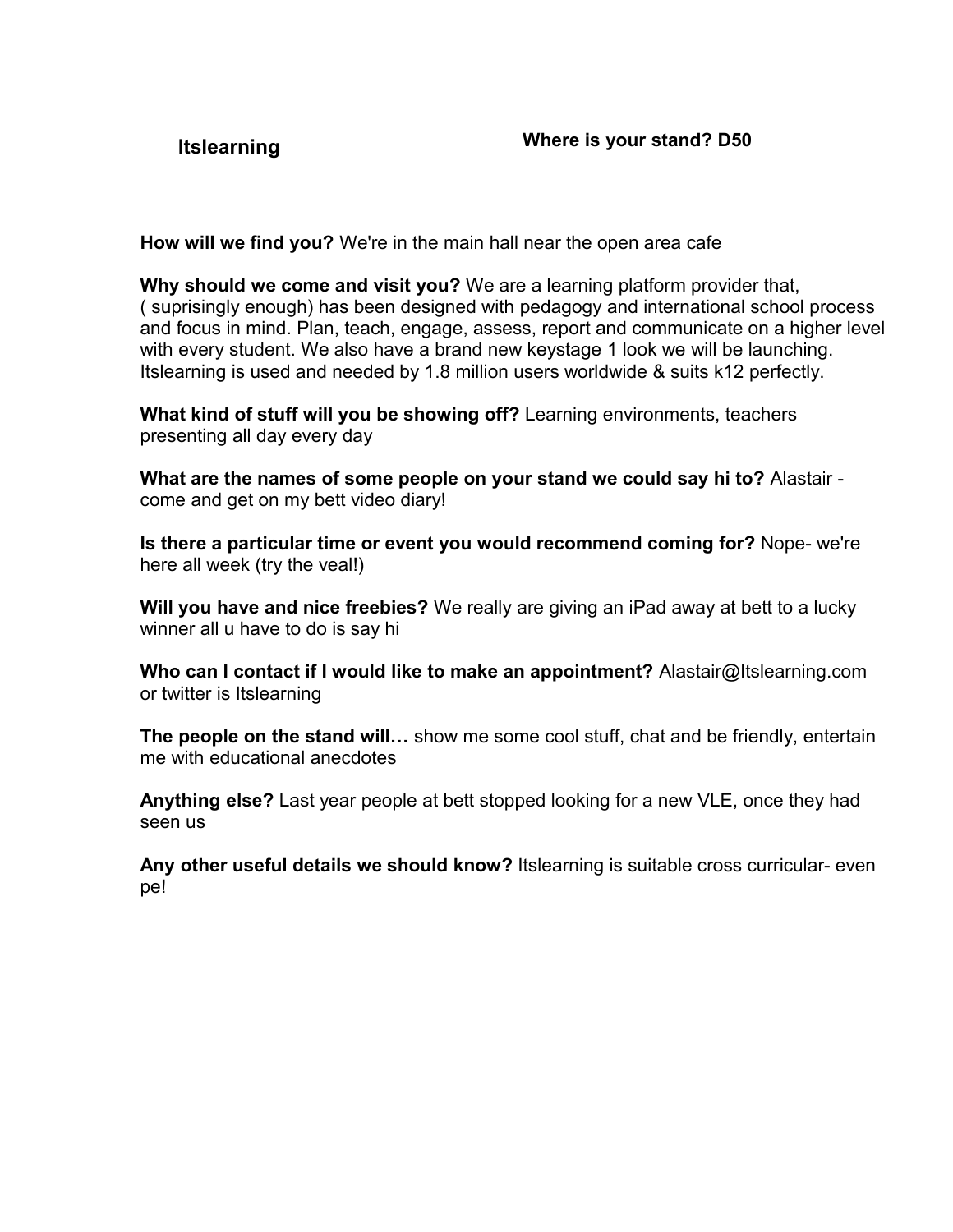<span id="page-13-0"></span>

**How will we find you?** on the balcony overlooking the grand hall

**Why should we come and visit you?** The coolest online educational tools or your money back. Both j2e and JIT have been nominated for the BETT awards so it's not just me who thinks so!!

**What kind of stuff will you be showing off?** online creation tools

**What are the names of some people on your stand we could say hi to?** Danny Young (me) MD

**Is there a particular time or event you would recommend coming for?** any time

**Will you have and nice freebies?**

**Who can I contact if I would like to make an appointment?** danny@j2e.com

**The people on the stand will…** show me some cool stuff, chat and be friendly

**Anything else?**

**Any other useful details we should know?** We do online software. Unlike some other companies it is really aimed at pupils in the classroom. I've never shown an educator yet who didn't like what we do.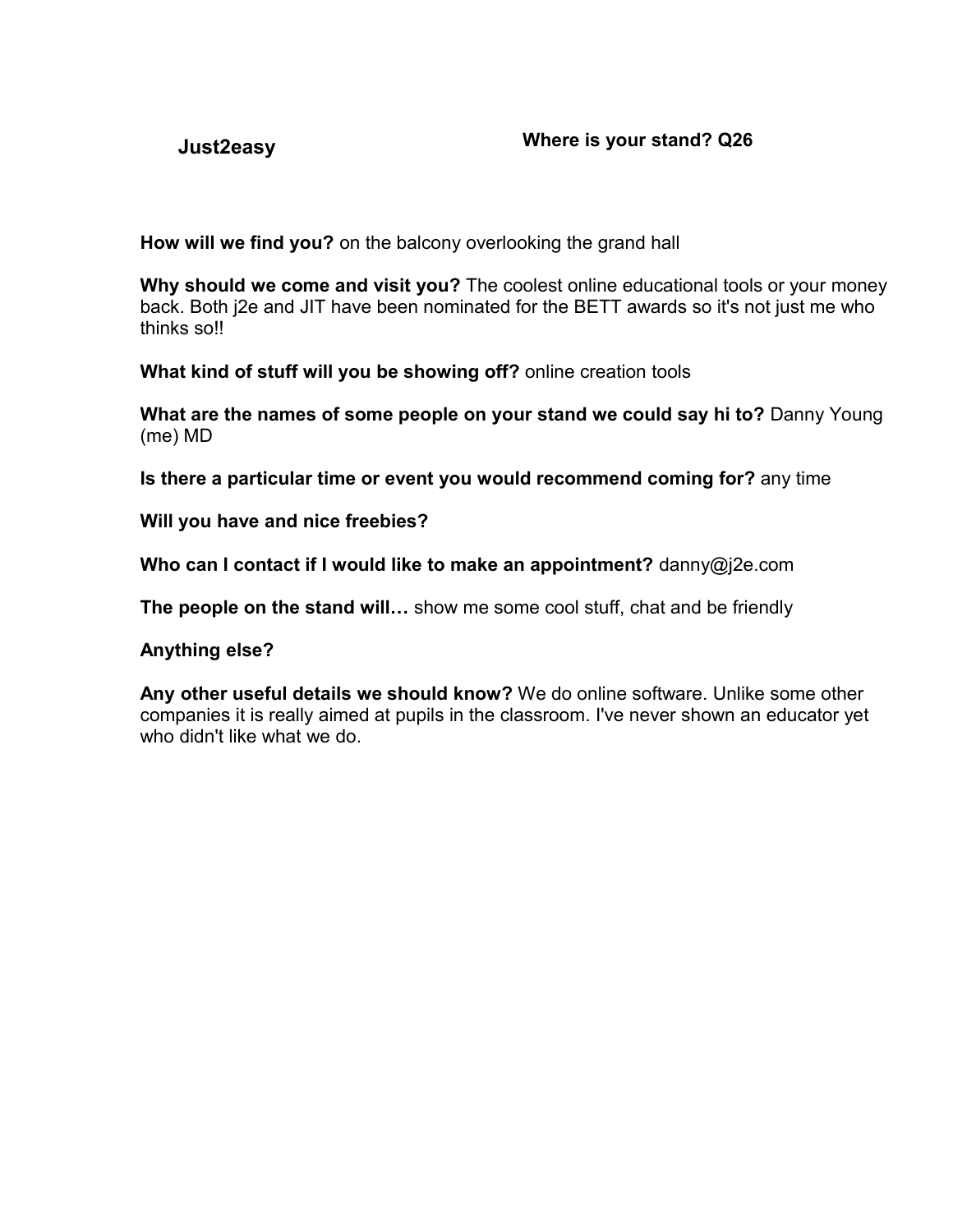<span id="page-14-0"></span>

**How will we find you?** Main hall, centre isle

**Why should we come and visit you?** Kids showing off cool stuff using simple tech in the classroom to make learning more engaging and visual! 3 projects 1) transition y7&11s working with students in Cornwall and Norway 2) girls into physics y7 teaching y11 cool physics stuff 3) revision via the web using google docs and handhelds

**What kind of stuff will you be showing off?** Projects with kids

**What are the names of some people on your stand we could say hi to?** Kids - Georgia, yayra or William adults: juliette, Lys or stephen

**Is there a particular time or event you would recommend coming for?** Talks all through the day, web chats with other schools intermittently, projects running throughout!

**Will you have and nice freebies?** Chats with kids!!

**Who can I contact if I would like to make an appointment?** Juliette heppell

**The people on the stand will…** show me some cool stuff, chat and be friendly, entertain me with educational anecdotes

**Anything else?**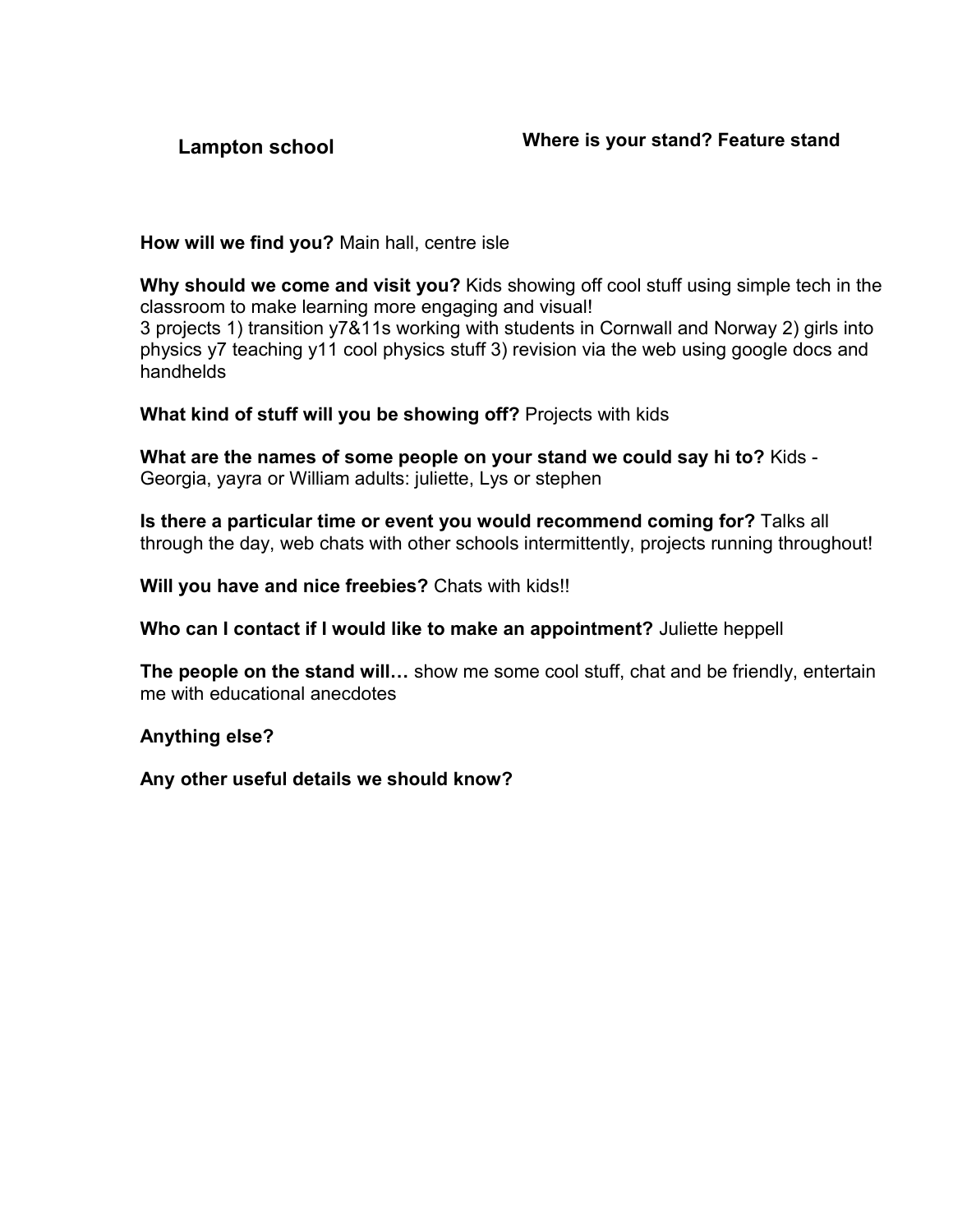# <span id="page-15-0"></span>**Learnalot Where is your stand? SW80**

**How will we find you?** We're the guys giving away a laptop to the highest scorer on one of our games!

**Why should we come and visit you?** To see the exciting new KS3 maths resources that we have developed that have been called the "Mecca of education" by one of our testing schools!

To take part in our competition for a laptop by posting the highest score on the Cops and Robbers resource.

Last but not least, to say hello and be sociable!

**What kind of stuff will you be showing off?** KS3 maths resources and games.

**What are the names of some people on your stand we could say hi to?** Gareth and Nicola

**Is there a particular time or event you would recommend coming for?** Any time is fine.

**Will you have and nice freebies?** Nothing that you can just pick up and take away with you for no effort, but we do have a laptop to give to the winner of our competition!

**Who can I contact if I would like to make an appointment?** enquiries@learnalot.com

**The people on the stand will…** show me some cool stuff, chat and be friendly, entertain me with educational anecdotes

**Anything else?** You learn a lot with Learnalot. ;)

**Any other useful details we should know?** We're launching at this year's BETT with KS3 maths but will be adding KS2 maths very soon followed by more subjects later in the year.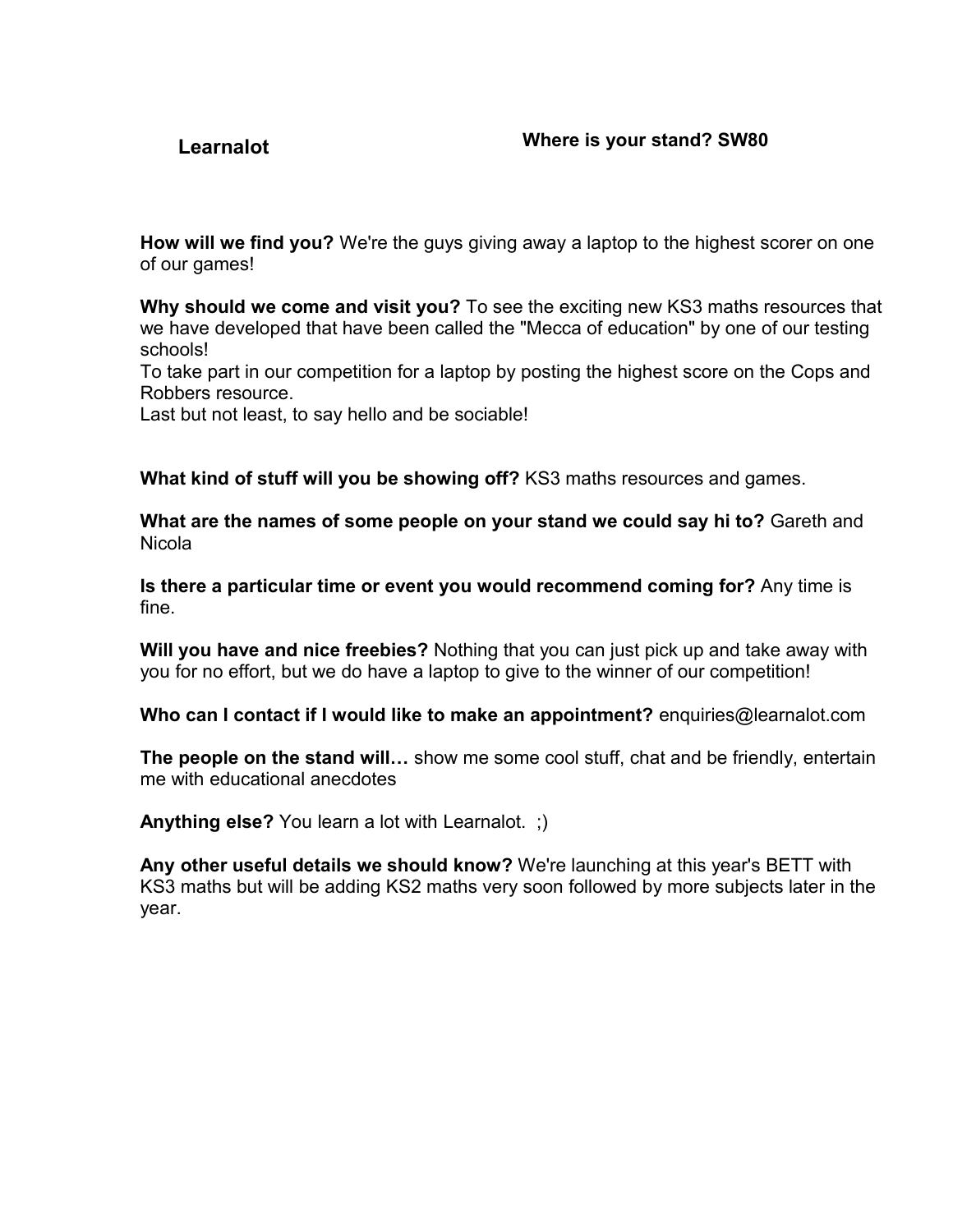<span id="page-16-0"></span>**How will we find you?** A mere few stands away from the cappucino/espresso stand on the ground level of the Grand Hall, we'll be the booth showing how easy it is to manage students on computers.

**Why should we come and visit you?** Netop is the worldwide leader in classroom management software & we have classroom management solutions to fit every need and budget - we even have a free software solution. We're happy to consult & determine the best software to meet your needs for managing students on computers. Already using Netop software? Stop by & talk to one of our product experts about best practices, for a quick tutorial or just to chat.

**What kind of stuff will you be showing off?** We'll have a new release of Netop School, and we'll be introducing Vision7 at the show.

**What are the names of some people on your stand we could say hi to?** Jessica! I'm the marketing manager, I'm on Twitter & I love to meet educators at these shows. Come say hi!

**Is there a particular time or event you would recommend coming for?** We'll be there all day, every day. :)

**Will you have and nice freebies?** Free software - stop by & we'll give you instructions on how to sign up!

**Who can I contact if I would like to make an appointment?** @Jessica\_NetopEd or jedi@netop.com

**The people on the stand will…** show me some cool stuff, chat and be friendly

#### **Anything else?**

**Any other useful details we should know?** Our software is used throughout primary & secondary schools in more than 70 countries. Stop by & say hi!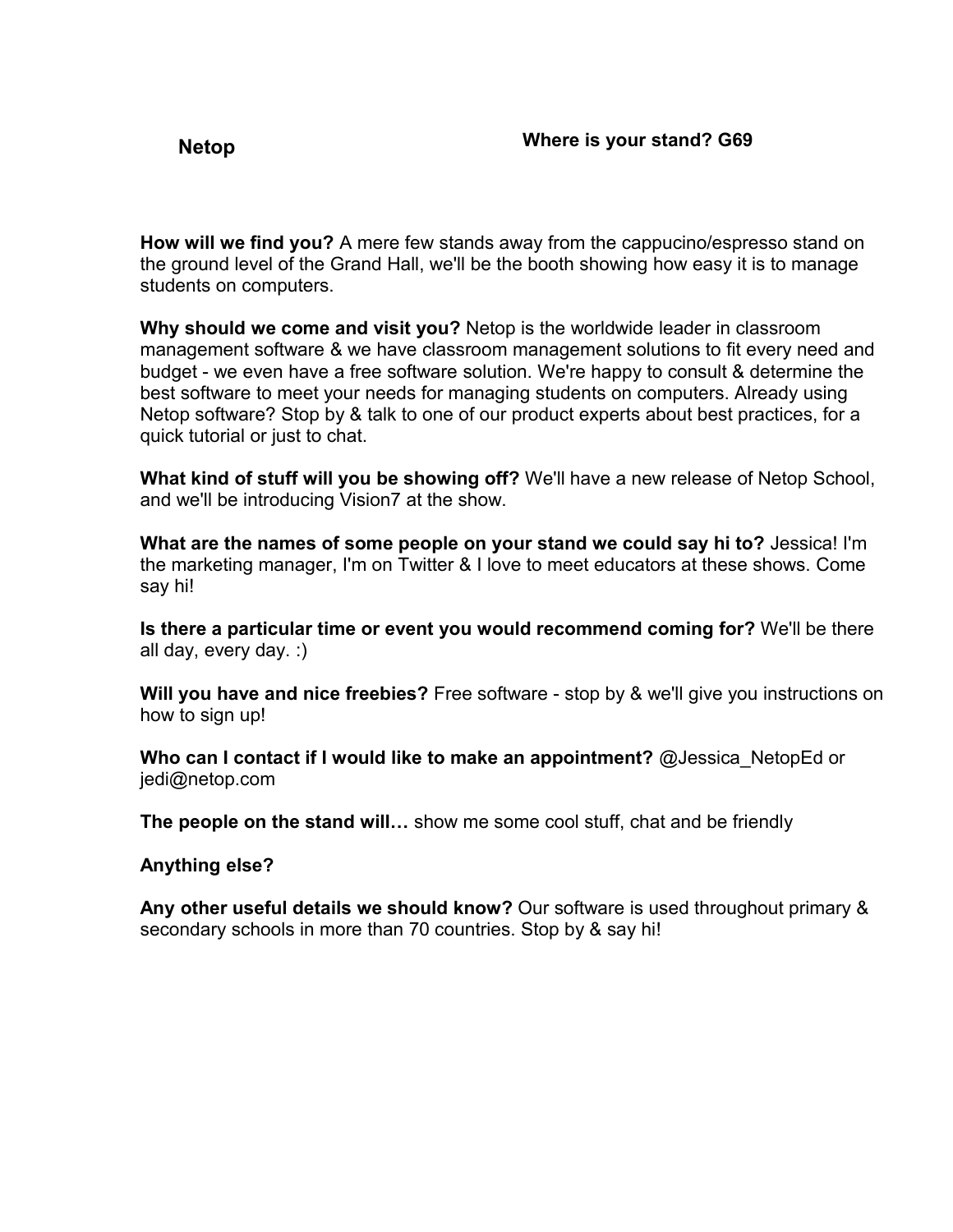<span id="page-17-0"></span>

**How will we find you?** Downstairs near the coffee bar by the corner

**Why should we come and visit you?** We have lots and lots free interactive resources for all subjects and Key Stages both in English and Welsh! Talk to our friendly Field Officers and Developers and make sure you ask for our free CD packed full of Thinking Tools that you can use and edit to your taste, needs and ability!

**What kind of stuff will you be showing off?** Mainly our website and the great resources. Everything on our platform is absolutely free!

**What are the names of some people on your stand we could say hi to?** Sian, Dafydd, Ian, Alessio, Mel, Karen

**Is there a particular time or event you would recommend coming for?** Just drop in at any time and you'll find a friendly smile to welcome you :-)

**Will you have and nice freebies?** Our Thinking Tools CD with some of our latest resources that are not even on the website yet ;-)

**Who can I contact if I would like to make an appointment?** alessio.bernardelli@ngflcymru.org.uk, @asober on Twitter

**The people on the stand will…** show me some cool stuff, chat and be friendly, entertain me with educational anecdotes

**Anything else?** We are looking forward to meeting you at BETT 2011!

**Any other useful details we should know?** All ages and subjects!!!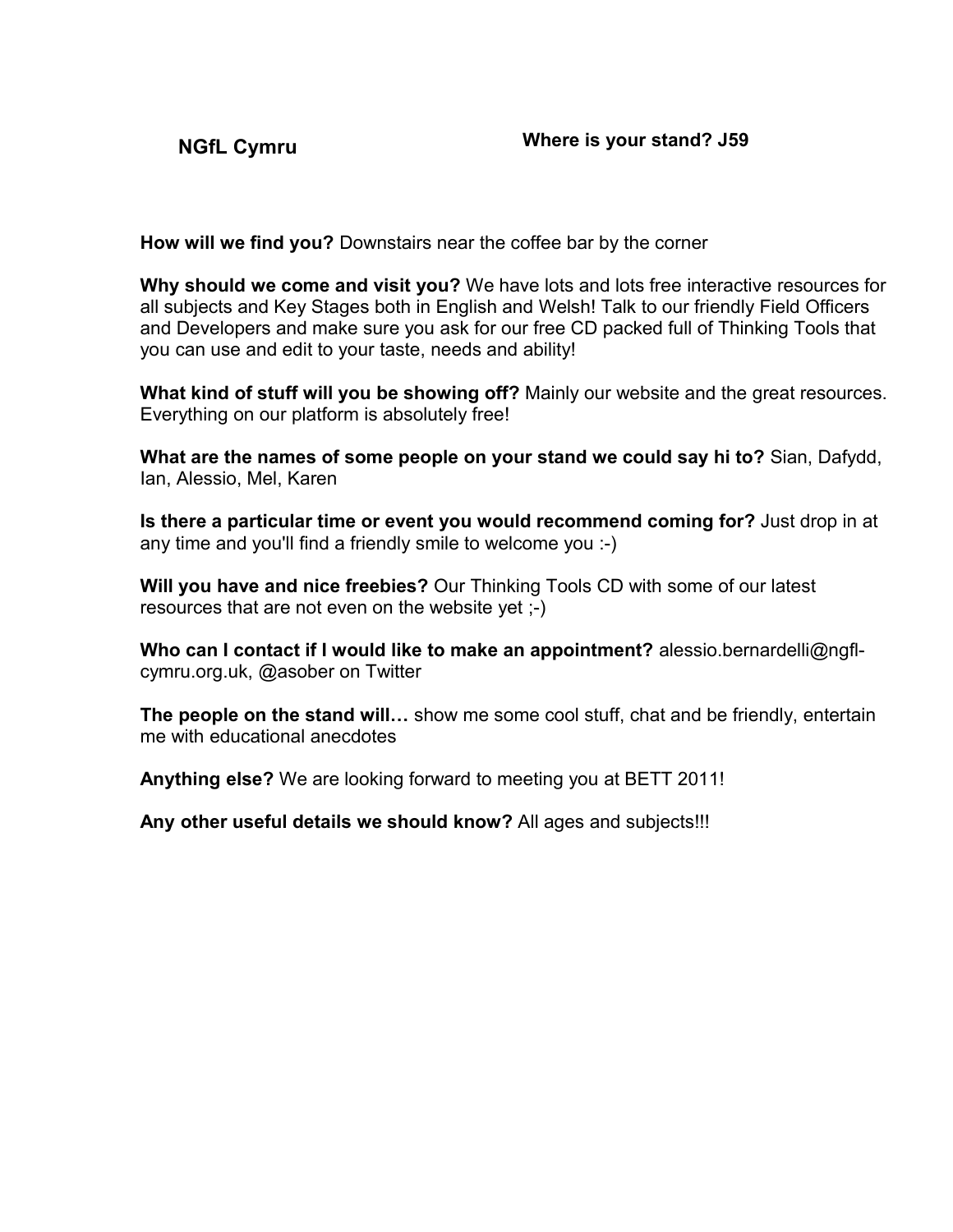<span id="page-18-0"></span>

**How will we find you?** We'll have giant Pearson balloons on the top

**Why should we come and visit you?** At Pearson, we're made up of hundreds of learners, parents, teachers and more than a few technology experts, who all share the same passion for education and want to help learners achieve more. Our stands at this year's BETT feature a comprehensive programme of presentations and seminars that you can drop in to - or if you want to meet at a specific time with one of our team, just request a meeting slot by visiting http://www.pearsonatbett.com and we'll get back to you.

**What kind of stuff will you be showing off?** ResultsPlus - diagnostic teaching support tool, e1 - web-based MIS, Fronter - School Platform,ActiveTeach - digital teaching resource, ActiveLearn - new student-centred digital learning tool for GCSE English and GCSE Science.

**What are the names of some people on your stand we could say hi to?** Robert, Doug, Paul, Valerie, Gary, Sajid

**Is there a particular time or event you would recommend coming for?** Yes, visit our BETT Presentation Schedule at www.pearsonatbett.com

**Will you have and nice freebies?** Yes and the chance to win one of four iPads in our daily draw

**Who can I contact if I would like to make an appointment?** Meet with us at BETT 2011 by visitng www.pearsonatbett.com or by following @pearsonplc @FronterUK @pearsonphoenix @bbcactive

**The people on the stand will…** show me some cool stuff, chat and be friendly

**Anything else?** Download the prize draw postcard at http://www.pearsonatbett.com and bring to the Pearson stand for the chance to win one of four iPads in our daily draw.

**Any other useful details we should know?** Pearson brings together at BETT 2011 digital learning technologies and ICT qualifications from its well known names, including Heinemann and Longman, Fronter, e1 and Edexcel.

>Primary

>Secondary

>FE/HE

>International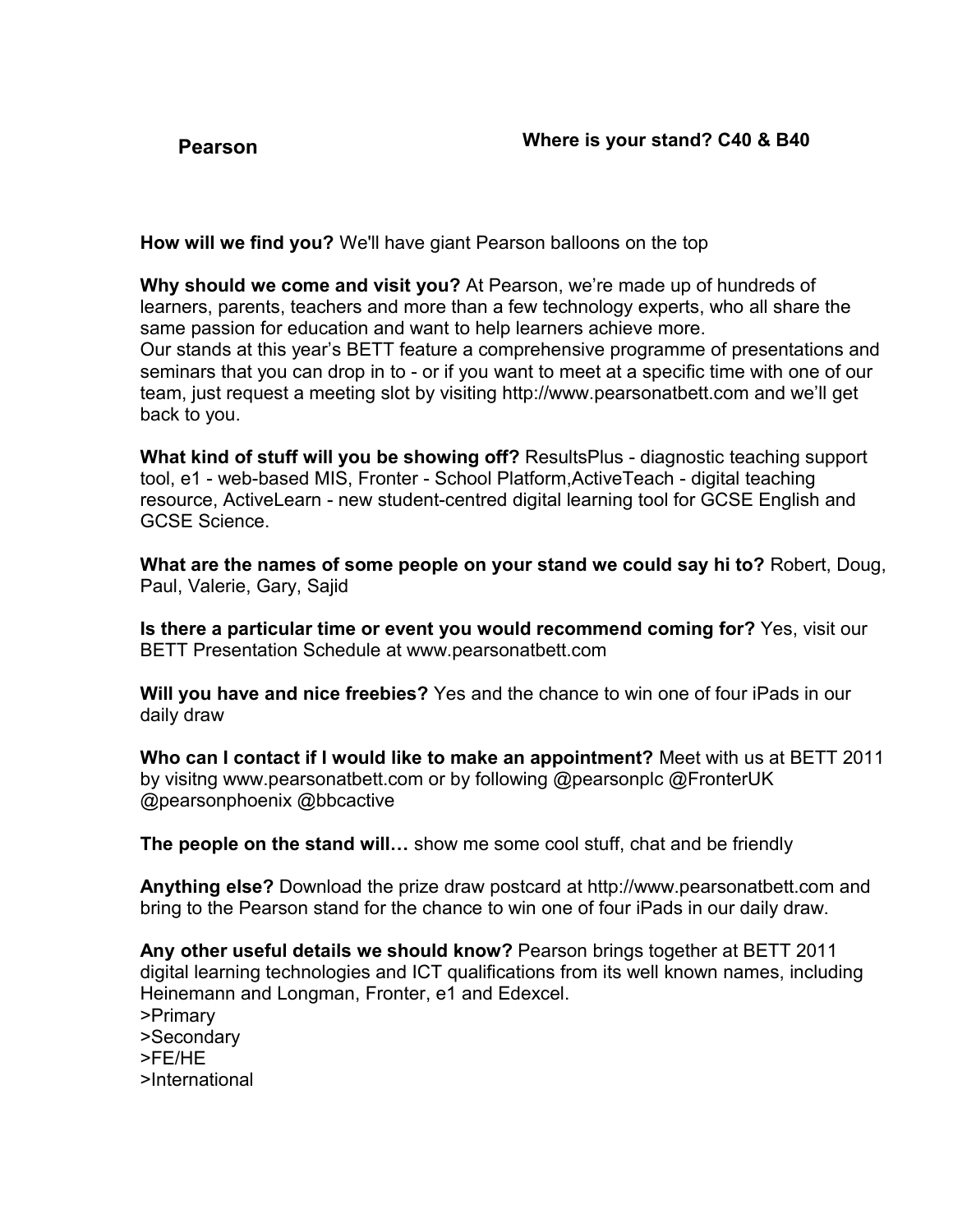<span id="page-19-0"></span>**How will we find you?** We are in the Grand Hall on the right after the main entrance. Next to Promethean

**Why should we come and visit you?** Rising Stars has really exciting, affordable, understandable, usable and effective resources for schools. And we are really proud of what we do and what we have achieved.

**What kind of stuff will you be showing off?** We have been shortlisted for two BETT awards. i-Progress is an online assessment tool for maths that is raising achievement in a many primary schools already. Lifelines are a collection of digital short stories. Learners can interact with the stories and create their own by using the bank of pictures and sound files. We are also launching Switched on ICT and innovative new ICT scheme of work for Primary Schools (developed with schools in the London Borough of Havering).

**What are the names of some people on your stand we could say hi to?** Andrea Carr is our MD (and is lovely). Julia Garvey, Karen Griffith and Nathalie Morris will also be there to welcome visitor!

**Is there a particular time or event you would recommend coming for?** You are very welcome to come along to hear about Switched on ICT (and have a drink with us) at 2.45 on Friday 14th. Teachers will be on hand to talk about the materials too.

**Will you have and nice freebies?** Lots. Free books and ebooks, free units from Switched on ICT.

**Who can I contact if I would like to make an appointment?** susantralls@risingstarsuk.com @andreacarr1

**The people on the stand will…** show me some cool stuff, chat and be friendly, entertain me with educational anecdotes

**Anything else?** We have twice won Education Publisher of the Year. We are small and independent and focus on quality, value and relevance with all of our publishing. We look forward to meeting you!

**Any other useful details we should know?** We do sell things but think we are not agressive nor subtle. We just like to talk about our resources because we are passionate about them. We make all our digital and print resources with schools (most are written by practising teachers and trialled by others and their children).

We focus on primary and lower secondary (so KS1 to KS3) and have software, ebooks, online assessment, print books, reading programes and digital stories.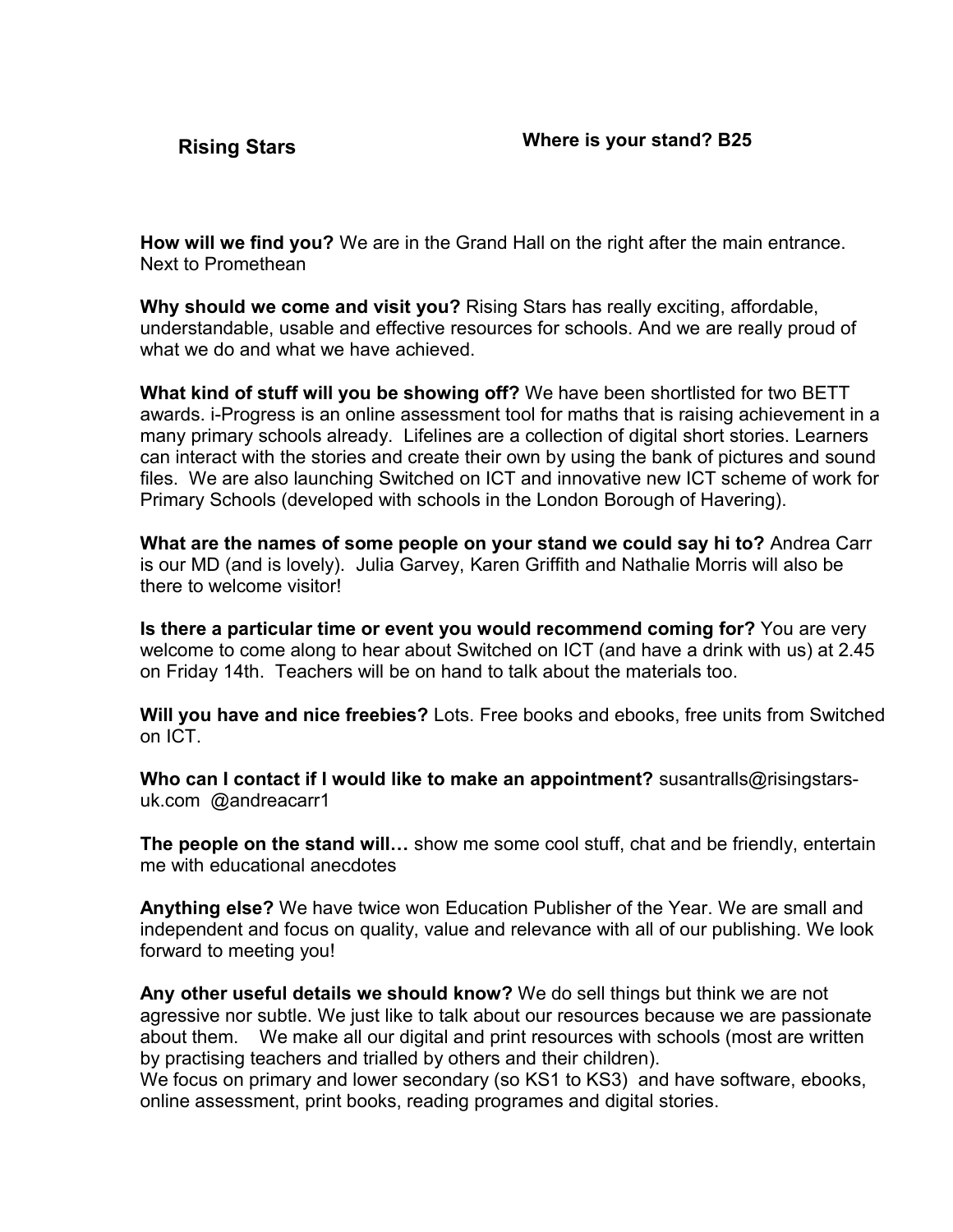<span id="page-20-0"></span>

**How will we find you?** downstairs between the halls

**Why should we come and visit you?** Because you'll have a very good time! meet Anthony Browne, Children's Laureate. Get your caricature done, enter our qr treasure hunt to win an iPad, charge your smartphones, and talk to us about how we can make your life slightly easier in the classroom!

**What kind of stuff will you be showing off?** Read & Respond Engage. Class Pet. Storystage. Education Plus. and a brand new digital primary science scheme.

**What are the names of some people on your stand we could say hi to?** Chris Ratcliffe (@chrisrat) Tim Meek. Russ Payne

**Is there a particular time or event you would recommend coming for?** Come for Teachmeet Takeover, and check our plan on both www.scholastic.co.uk/education and www.chrisrat.com in January for all details. Anthony Browne will be here on Saturday!

**Will you have and nice freebies?** oh yes. a free prize draw every 30 mins with and an ipad to be won! plus chocolates!

**Who can I contact if I would like to make an appointment?** cratcliffe@scholastic.co.uk / @chrisrat / @escholasticuk

**The people on the stand will…** show me some cool stuff, chat and be friendly, entertain me with educational anecdotes

**Anything else?** Nope, that is all! Come and have a chat, and have fun!

**Any other useful details we should know?** We are mainly primary, but very happy to talk to anyone!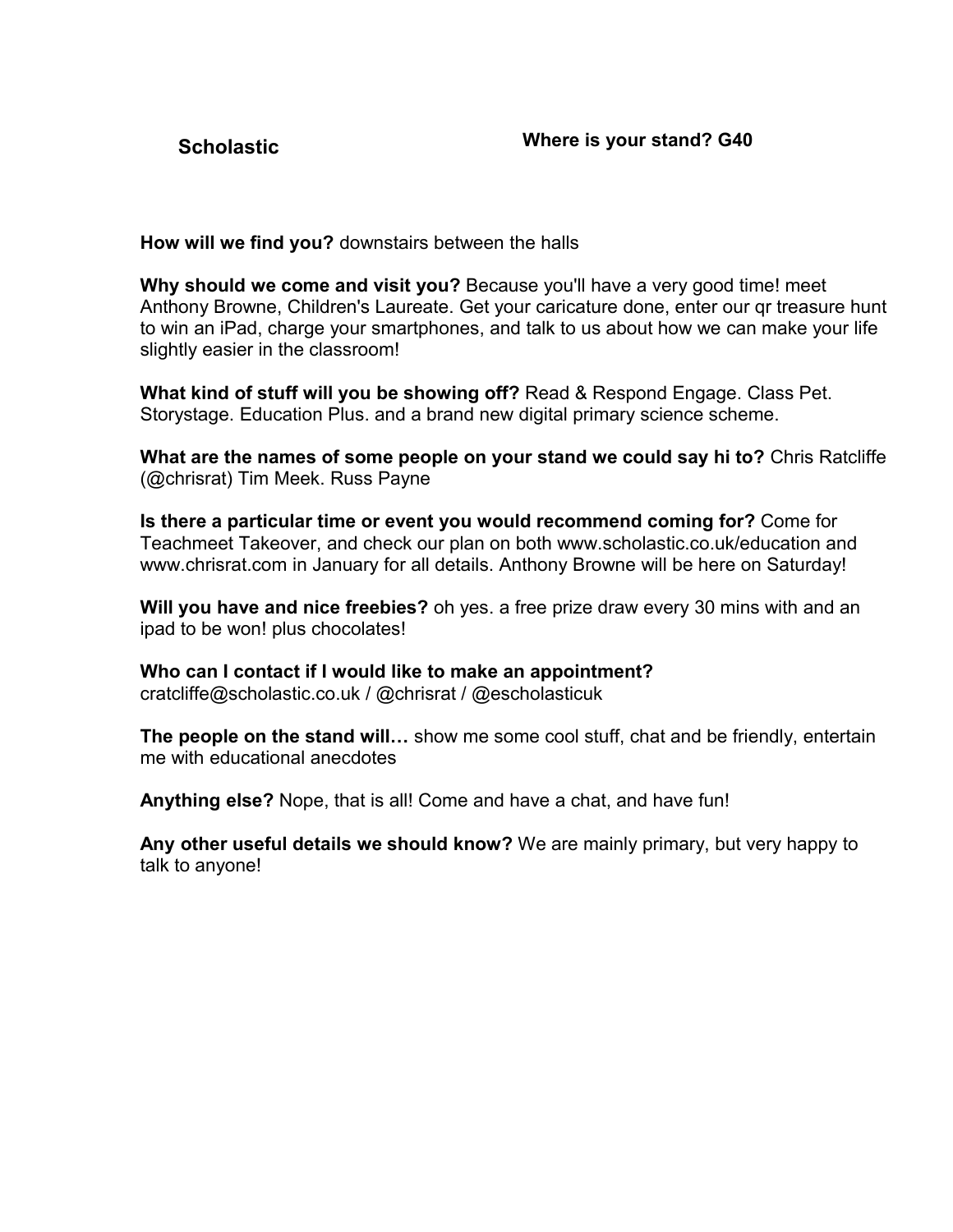<span id="page-21-0"></span>**SMART Technologies**

**How will we find you?** Either directly or ask for Sue Murray, Mango Marketing in the press office by the main entrance

**Why should we come and visit you?** At BETT visits will have the first chance to see SMART Technologies' new SMART Board 800 series interactive whiteboard, a nextgeneration series that will provide the most natural and intuitive user experience yet on a SMART Board interactive whiteboard. The new 800 series extends the company's leading interactive whiteboard product line to offer true student collaboration. The SMART Board 800 series interactive whiteboard supports multiuser writing and common multitouch gestures currently recognised in Microsoft® Windows® 7 and Mac Snow Leopard®. In addition to this SMART will be demonstrating a range of other new products.

**What kind of stuff will you be showing off?** Dual touch SMART Board interactive whiteboard, SMART Table, SMART Response systems, document camera (visualisers)

**What are the names of some people on your stand we could say hi to?** Nancy Knowlton, CEO and co founder, David Martin, CEO and co founder, Sandra Semple, Head of PR

**Is there a particular time or event you would recommend coming for?** Any time but please feel free to come to the press office and Sue Murray will ensure you are introduced to the right people

**Will you have and nice freebies?** I'm sure they will

**Who can I contact if I would like to make an appointment?** Sue Murray, Mango Marketing sue.murray@mangomarketing.com or 07789 993304

**The people on the stand will…** show me some cool stuff, chat and be friendly

**Anything else?** SMART would love to see you there!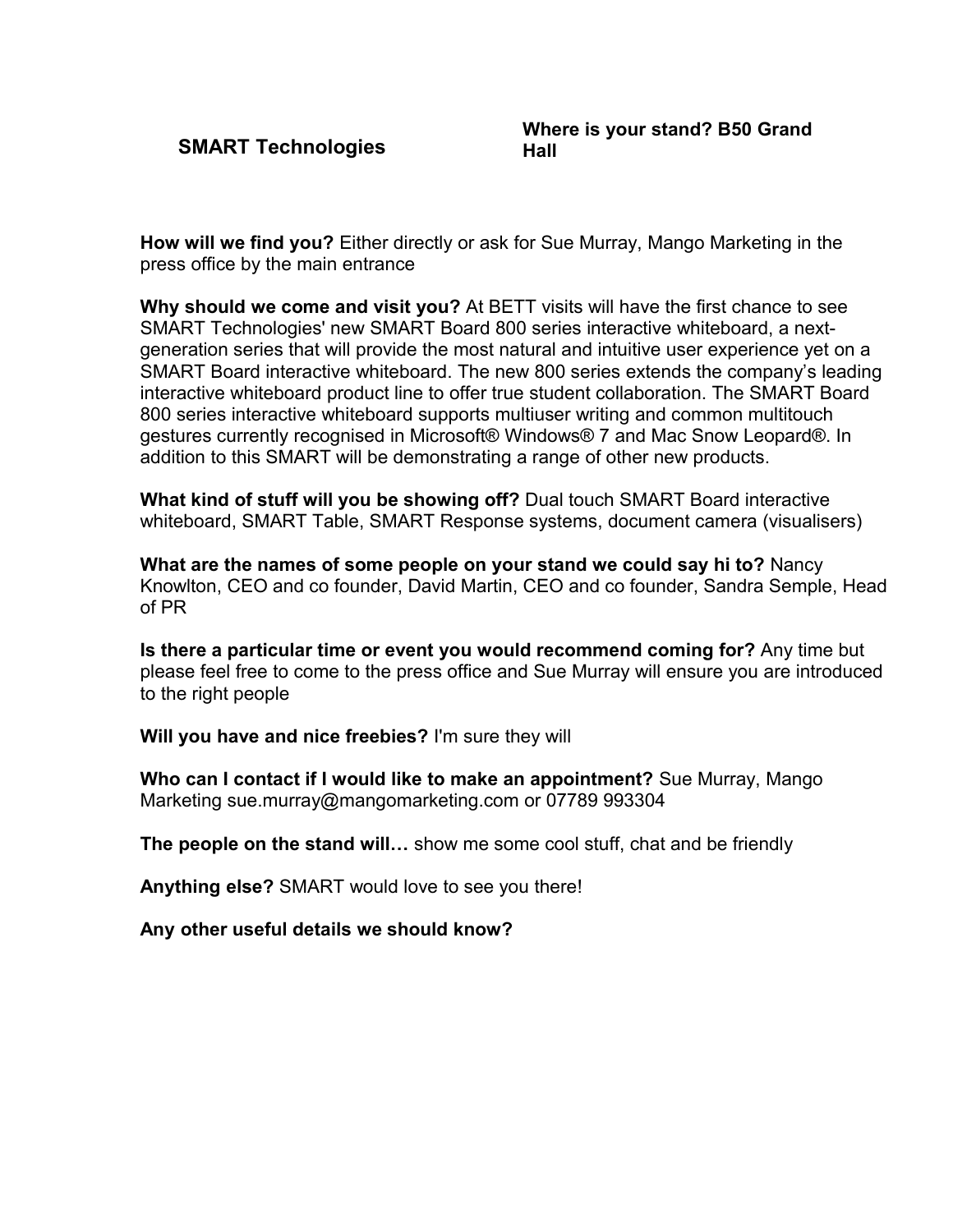<span id="page-22-0"></span>

**How will we find you?** Big stand near Pizza Express

**Why should we come and visit you?** SSAT is a membership organisation for schools. Everything we do is 'by schools, for schools' which means we involve schools in the design, development and delivery of all our work.

We'll be showing off some of the cool tools schools have helped us developed for use in classrooms and school management. We'll also be showing off the amazing work by some of our member schools, with live, on-stand presentations. You can also learn how you can benefit from our international links

**What kind of stuff will you be showing off?** Augmented reality, online CPD and perfomance data tools amongst others

**What are the names of some people on your stand we could say hi to?** Paul Hynes, Glyn Barritt, Bill How and John Wordsworth are some of our new techs team you should say hi to.

**Is there a particular time or event you would recommend coming for?** School presentations will be on the stand from 11-3

**Will you have and nice freebies?** We're a charity so we can't do big giveaways. There'll be some limited edition freebies though

**Who can I contact if I would like to make an appointment?**

andrew.heffernan@ssatrust.org.uk

**The people on the stand will…** show me some cool stuff, chat and be friendly, entertain me with educational anecdotes

**Anything else?** We have a network of teacher-led steering groups that inform all our work. The National Headteachers Steering Group takes members views on policy matters to government. You can talk to us about how you can use yoru SSAT membership to have a voice in national education policy.

**Any other useful details we should know?** Your school may already be a member of the SSAT - 92% of secondary schools in England are. That means that you, as a teacher, can get the benefits of membership. We do have services for primary and special schools too.

We do have stuff for sale but we're mainly to give people an insight into the services we offer. You can buy some of our popular products from the shop on the stand - such as Dylan Wiliam's Assessment for Learning toolkit, or our Maximising KS4 toolkit.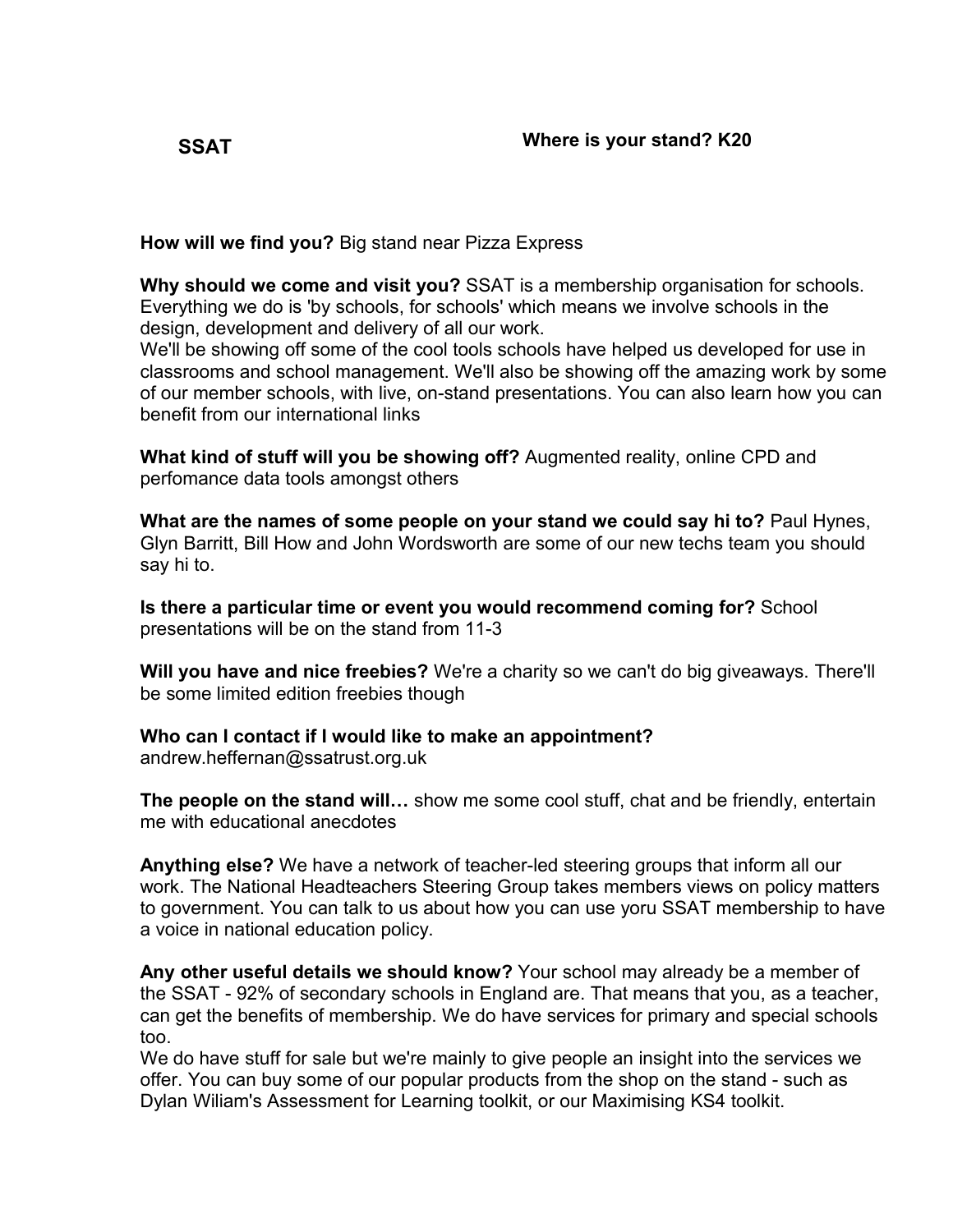<span id="page-23-0"></span>**Story Spinner**

**Where is your stand? UKTI Stand J60**

#### **How will we find you?**

**Why should we come and visit you?** Story Spinner, part of Day One Productions, will be showing the recently launched 'Stories from Around the World' DVD series as part of its award winning collection of storytellers and resources for primary children. The series aims to inspire imaginations and stimulate all areas of academic and personal development, from early years learning through to Key Stage 2. Master storytellers from a variety of cultural backgrounds deliver tales from numerous cultures, countries and continents in an intimate and dramatic format, free of gimmicks and sound effects.

**What kind of stuff will you be showing off?** DVD-based Literacy Resources

**What are the names of some people on your stand we could say hi to?** Maria Brosnan

**Is there a particular time or event you would recommend coming for?**

**Will you have and nice freebies?**

**Who can I contact if I would like to make an appointment?**

**The people on the stand will…** show me some cool stuff, chat and be friendly

# **Anything else?**

**Any other useful details we should know?** Primary school resources from Early Years to KS2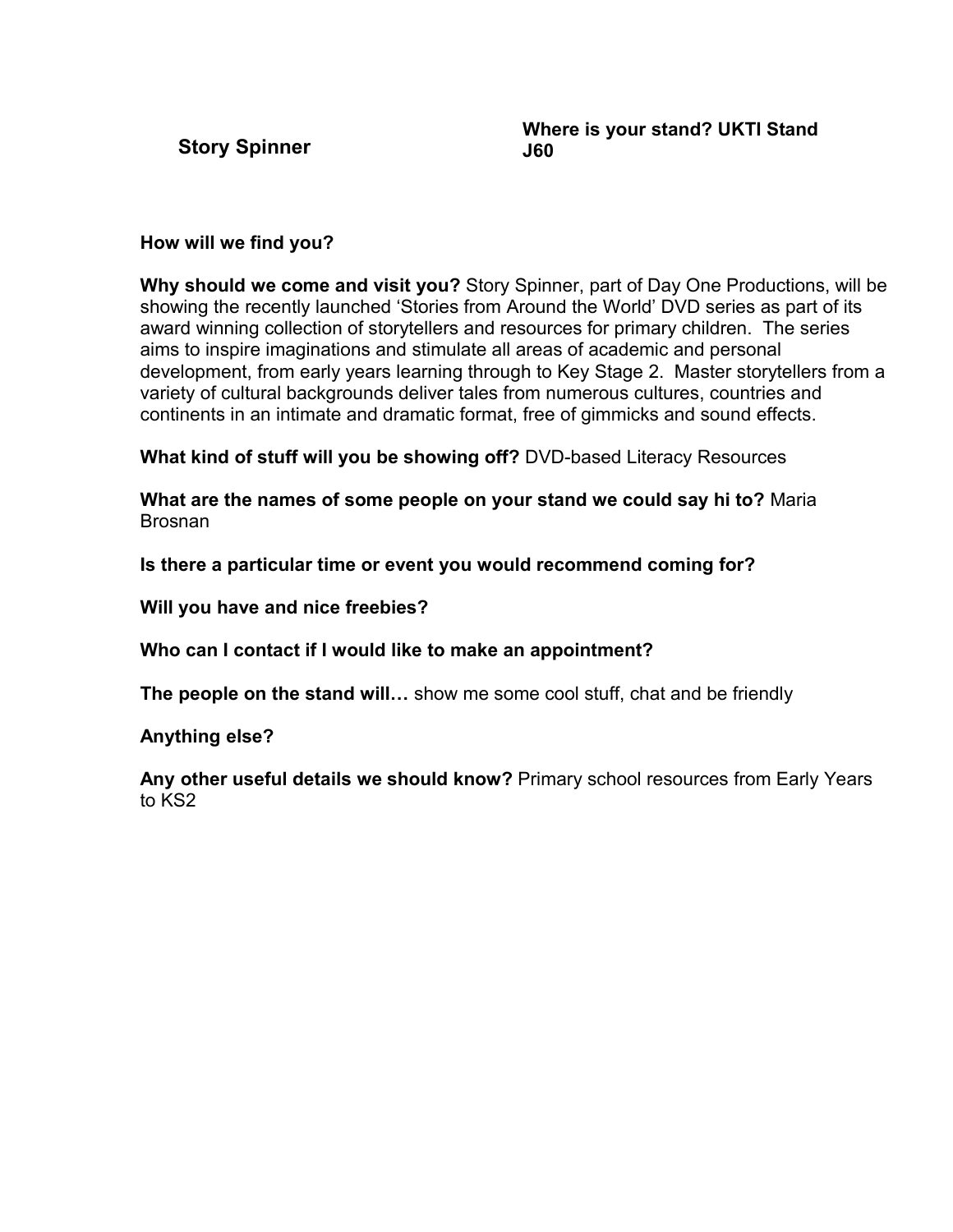<span id="page-24-0"></span>

**How will we find you?** Upstairs in the software section (National Hall Gallery)

**Why should we come and visit you?** Come and visit TaskMagic if you'd like to see some really cool software for creating interactive lesson content for use with IWBs or PCs. TaskMagic makes multiple (up to 24) interactive games and exercises based on the teacher's inputs (word-list, text, images, sounds etc). Widely used by MFL departments in the UK.

**What kind of stuff will you be showing off?** TaskMagic authoring software for creating interactive lesson content.

**What are the names of some people on your stand we could say hi to?** Martin

**Is there a particular time or event you would recommend coming for?**

**Will you have and nice freebies?**

**Who can I contact if I would like to make an appointment?** @taskmagic

**The people on the stand will…** show me some cool stuff

**Anything else?**

**Any other useful details we should know?** Software for use with PCs (not Mac). Age 7 to adult. Can be used to teach EFL or any roman-script language.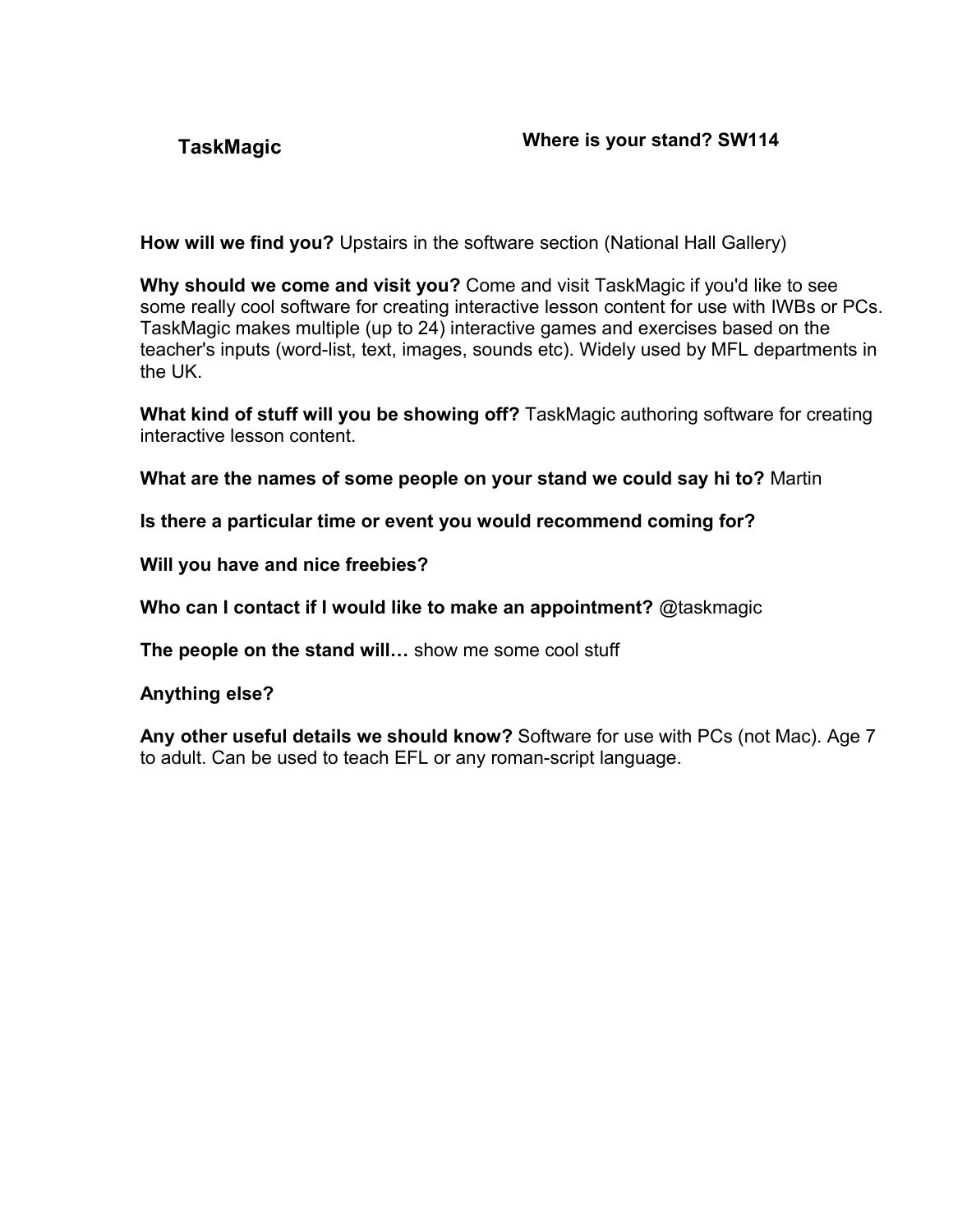<span id="page-25-0"></span>

**How will we find you?** Look for this: http://screencast.com/t/zl10JrajNku9

**Why should we come and visit you?** We'll have real educators in our stand presenting about how they use our software to do some awesome things in the classroom.

Casting out to students using Technology

Dominic Tester, Costello Technology College

Reaching out to students in a way that engages and inspires them is an important part of facilitating education in the 21st century. Dominic Tester, Assistant Headteacher at Costello Technology College, will outline the vision at the college and how TechSmith products have supported it's realisation in the development of a rich learning environment for both staff, students' parents at the college.

Kids Teaching Kids

Eric Marcos, Lincoln Middle School (Year 7), California

See how you can integrate pupil-created mathematics video lessons ('mathcasts') for tutoring, obtain authentic assessment, and create a 'kids teaching kids' classroom culture. View actual pupil-created videos and discover how easy it is to create and share them online with Camtasia Studio and Jing. Learn how pupil-created content can be used to create a subject specific online resource, such as the mathtrain.tv website. Educating the Educators (Camtasia Studio)

Jodie Collins, specialist ICT coordinator and teacher at South Rise School, is an expert at teaching teachers as well as her pupils. In this presentation she demonstrates how to create teaching training materials to guide teaching assistants (TAs) who are new to the profession in how to use commonplace classroom technology.

**What kind of stuff will you be showing off?** Screen Capture and Recording Software

**What are the names of some people on your stand we could say hi to?** Dave McCollom, Ryan Eash, Matt Pierce, Jo Sutka, Rich Boys, Wendy Edelman

**Is there a particular time or event you would recommend coming for?** You can view our presentation schedule here (PDF Download): http://bit.ly/hle5gd

**Will you have and nice freebies?** T-shirts, Sharpie Markers

**Who can I contact if I would like to make an appointment?** Dave McCollom d.mccollom@techsmith.com @TechSmithEDU

**The people on the stand will…** show me some cool stuff, chat and be friendly, entertain me with educational anecdotes

**Anything else?**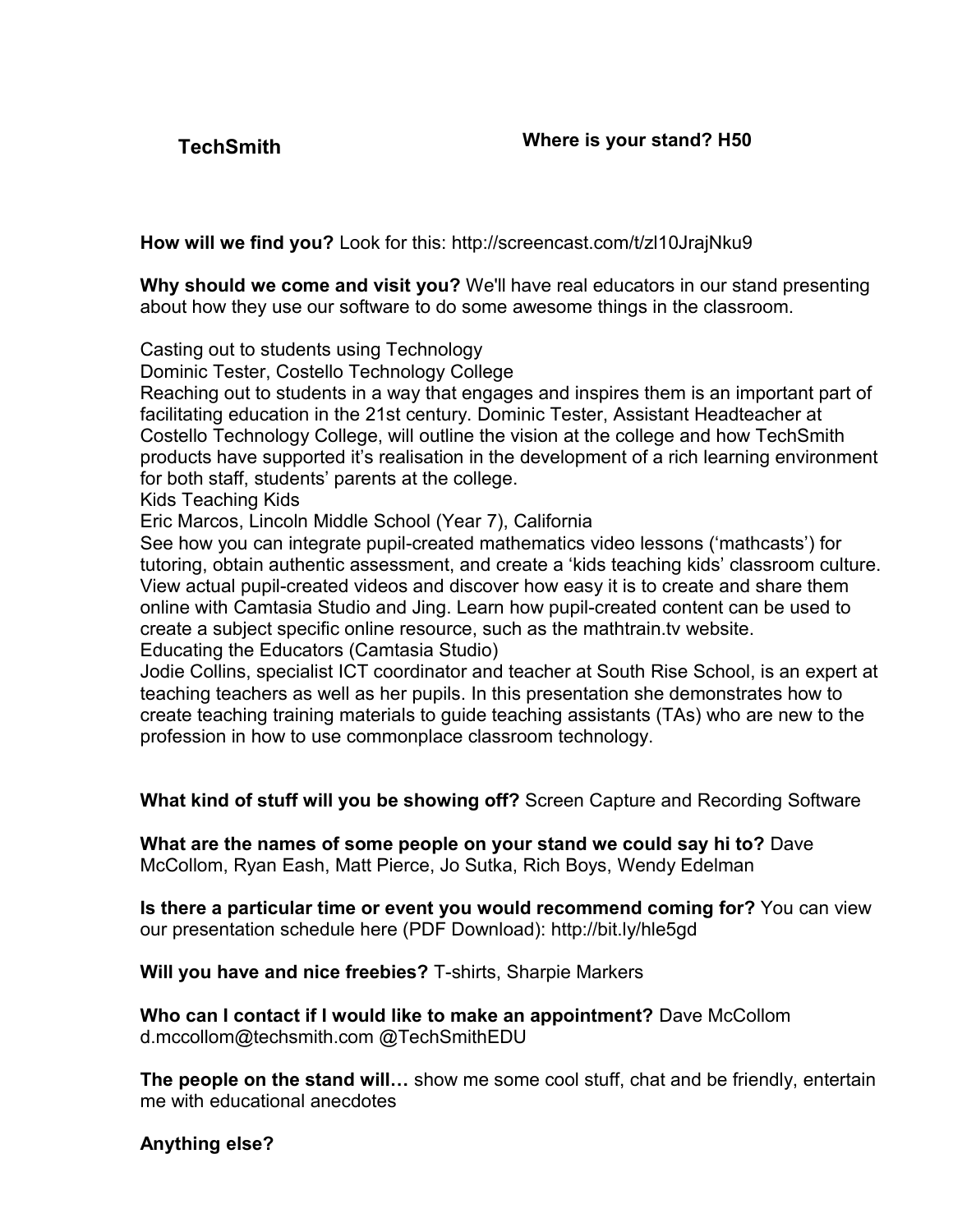**Any other useful details we should know?** Our software can be used by anyone from primary students all the way up through university students, as well as all teachers, trainers, and ICT coordinators. http://www.techsmith.com/edu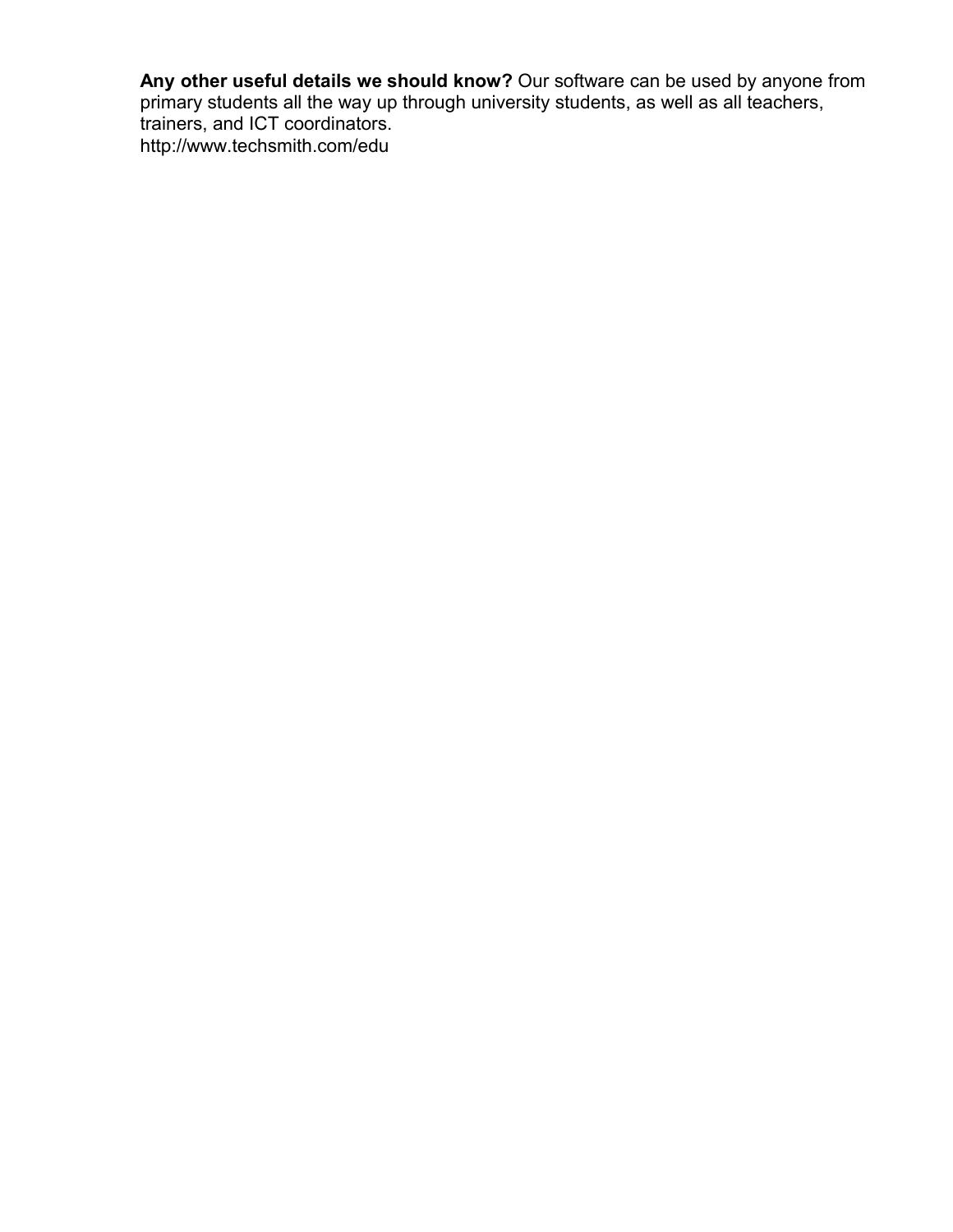# <span id="page-27-0"></span>**How will we find you?**

**Why should we come and visit you?** We're launching 'Growing with Timocco', a computer software package of five interactive games created for children with disabilities to practice and improve a variety of motor and cognitive abilities. The games use coloured sphere gloves, which the child wears to enable their movements to be tracked by a webcam that is connected to a PC or laptop, creating a virtual world immersion experience.

Growing with Timocco aids the development of children with a number of disorders including Cerebral Palsy, Attention Deficit Hyperactivity Disorder (ADHD), Developmental Co-ordination Disorder (DCD), as well as learning difficulties and problems with motor and cognitive skills. Each game focuses on a different skill, such as the child's posture, bilateral coordination, cross-midline maturation, eye-hand coordination, visual discrimination etc., while each activity can be adapted to the child's developmental stage, their specific needs and their pace of progress.

**What kind of stuff will you be showing off?** Live demos of the Growing with Timocco interactive software

**What are the names of some people on your stand we could say hi to?** Eran Arden

**Is there a particular time or event you would recommend coming for?**

**Will you have and nice freebies?**

# **Who can I contact if I would like to make an appointment?** ian@platformpr.com

**The people on the stand will…** show me some cool stuff, chat and be friendly

**Anything else?** All five games share the same identifying character, Timocco the friendly monkey. While navigating through the different games, the child plays within Timocco's world. In each activity, the child controls all of his on-screen movements, and is able to choose between different environments, such as home, the yard, the beach or even the sky, and have fun catching falling fruits or popping bubbles. Therapists, teachers and parents can adjust the games to the child's specific needs.

**Any other useful details we should know?** The software is available in two different editions for either home or professional use. Growing with Timocco Home Edition is adapted for a child's specific needs, providing a unique tool to help children cope with daily challenges. Growing with Timocco Professional Edition is a revolutionary training program, allowing occupational therapists, physiotherapists and teachers for children with special needs to adapt the game's various features according to a child's developmental stage and to analyze training results and progress over time. All game settings and results of the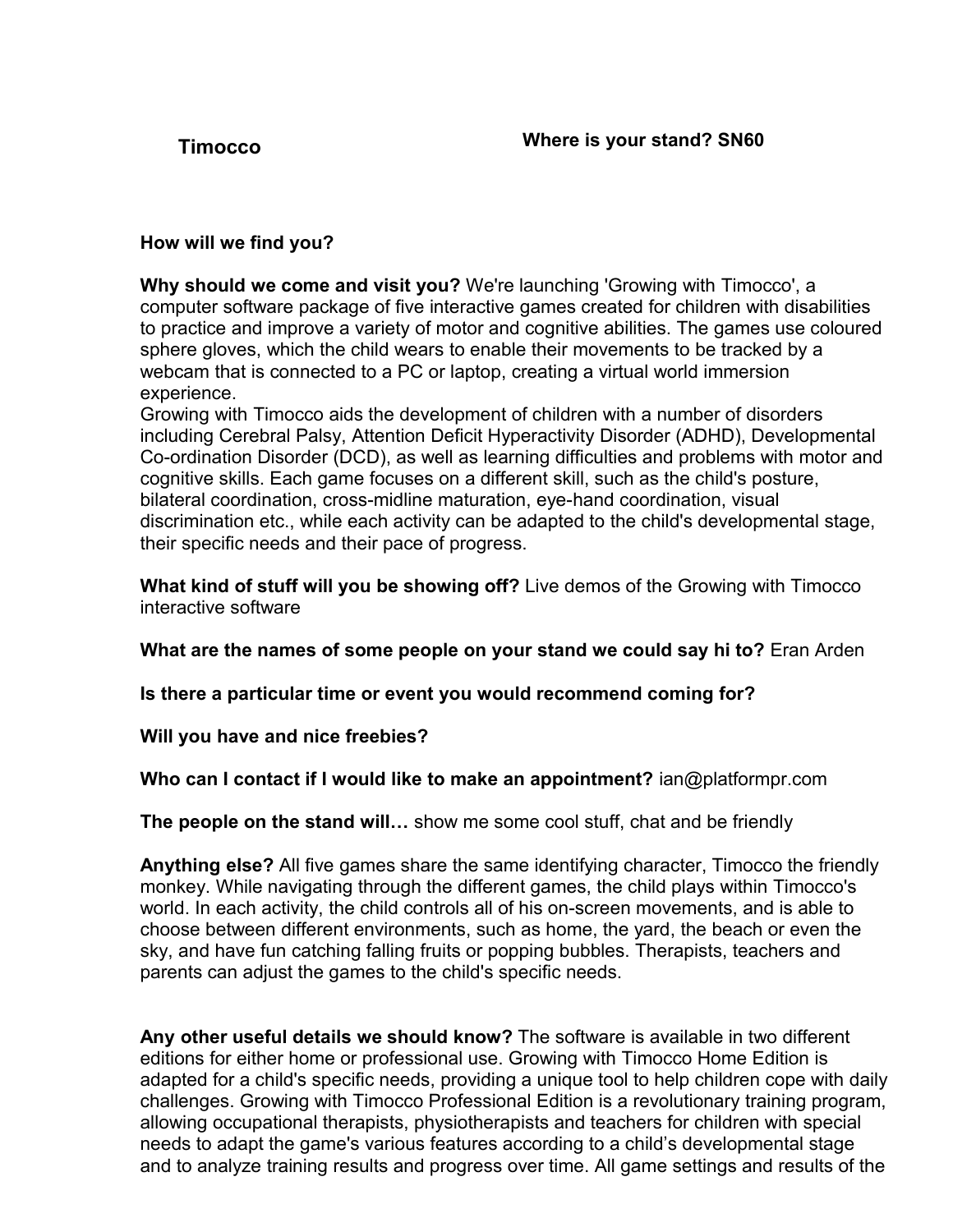child's performance are saved in a built-in database designed to handle the specific data objects relevant for child development applications.